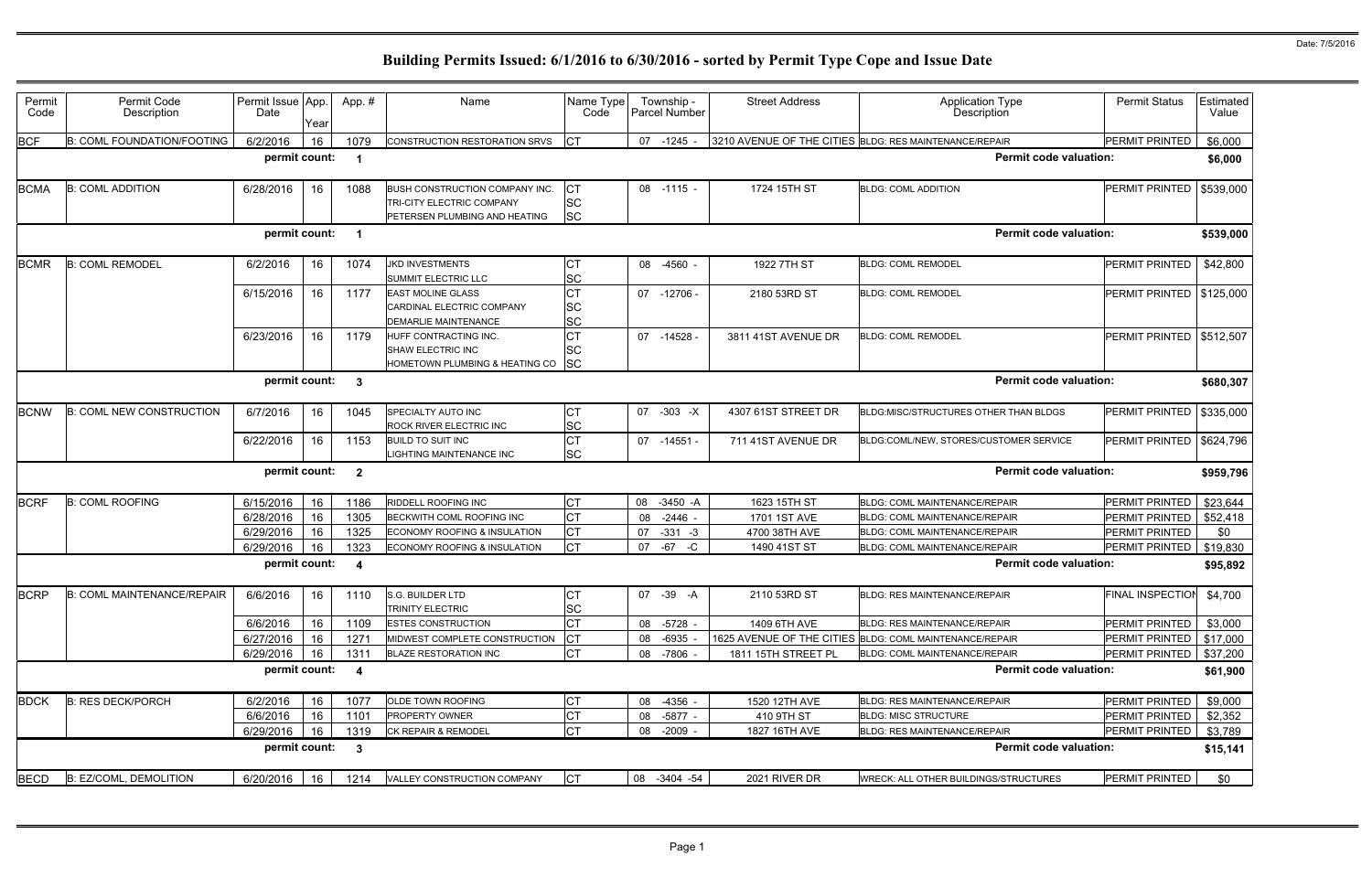| Permit<br>Code | Permit Code<br>Description         | Permit Issue App.<br>Date | Year          | App.#                    | Name                                                                                            | Name Type<br>Code             | Township -<br><b>Parcel Number</b> | <b>Street Address</b>          | <b>Application Type</b><br>Description                                     | <b>Permit Status</b>                     | Estimated<br>Value  |
|----------------|------------------------------------|---------------------------|---------------|--------------------------|-------------------------------------------------------------------------------------------------|-------------------------------|------------------------------------|--------------------------------|----------------------------------------------------------------------------|------------------------------------------|---------------------|
|                |                                    | permit count:             |               | - 1                      |                                                                                                 |                               |                                    |                                | <b>Permit code valuation:</b>                                              |                                          | \$0                 |
| <b>BECR</b>    | B: EZ/COML, REMODEL                | 6/30/2016                 | 16            | 1314                     | <b>ESTES CONSTRUCTION</b>                                                                       | <b>CT</b>                     | 08 -5728 -                         | 1409 6TH AVE                   | <b>BLDG: COML MAINTENANCE/REPAIR</b>                                       | PERMIT PRINTED                           | \$50,000            |
|                |                                    |                           | permit count: | - 1                      |                                                                                                 |                               |                                    |                                | <b>Permit code valuation:</b>                                              |                                          | \$50,000            |
| <b>BEZS</b>    | <b>B: EZ/COML, SPRINKLERS</b>      | 6/23/2016                 | 16            | 1254                     | CONTINENTAL FIRE SPRINKLER CO                                                                   | <b>CT</b>                     | 08 -4394 -                         | 909 RIVER DR                   | <b>BLDG: SPRINKLER SYSTEM</b>                                              | PERMIT PRINTED                           | \$17,850            |
|                |                                    |                           | permit count: | - 1                      |                                                                                                 |                               |                                    |                                | <b>Permit code valuation:</b>                                              |                                          | \$17,850            |
| <b>BFC</b>     | B: COML FILL/GRADE/SITE WORK       | 6/3/2016                  | 16            | 1085                     | <b>PROPERTY OWNER</b>                                                                           | <b>CT</b>                     | 07<br>$-362 -3$                    | 4860 31ST ST                   | <b>BLDG: FILL/GRADE</b>                                                    | PERMIT PRINTED                           | \$0                 |
|                |                                    |                           | permit count: | - 1                      |                                                                                                 |                               |                                    |                                | <b>Permit code valuation:</b>                                              |                                          | \$0                 |
| <b>BFR</b>     | <b>B: RES FILL/GRADE/SITE WORK</b> | 6/23/2016                 | 16            | 1252                     | COUNTRYMAN LANDSCAPING                                                                          | <b>CT</b>                     | 08 -576                            | 1020 54TH ST                   | <b>BLDG: FILL/GRADE</b>                                                    | PERMIT PRINTED                           | \$15,000            |
|                |                                    | permit count:             |               | - 1                      |                                                                                                 |                               |                                    |                                | <b>Permit code valuation:</b>                                              |                                          | \$15,000            |
| BGAR           | <b>B: RES GARAGE/CARPORT</b>       | 6/24/2016                 | 16            | 1265                     | <b>COACH HOUSE GARAGES</b>                                                                      | <b>CT</b>                     | 07<br>$-1398 -$                    | 2442 31ST ST                   | <b>BLDG: GARAGES/CARPORTS</b>                                              | PERMIT PRINTED                           | \$15,555            |
|                |                                    |                           | permit count: | $\overline{\phantom{a}}$ |                                                                                                 |                               |                                    |                                | <b>Permit code valuation:</b>                                              |                                          | \$15,555            |
| <b>BIGP</b>    | <b>B: RES POOL, ABOVEGROUND</b>    | 6/1/2016                  | 16            | 1069                     | BUREAU CO. POOL BUILDERS, INC<br>ADVANTAGE ELCTRL SERVICES INC<br>ADVANTAGE ELCTRL SERVICES INC | IСТ<br><b>SC</b><br><b>SC</b> | 07 -14246 -                        | 5405 20TH AVENUE CT            | <b>BLDG: SWIMMING POOL</b>                                                 | <b>PERMIT PRINTED</b>                    | \$0                 |
|                |                                    | 6/1/2016                  | 16            | 1070                     | <b>PROPERTY OWNER</b>                                                                           | <b>CT</b>                     | $-1937 -$<br>07                    | 2385 28TH ST                   | <b>BLDG: SWIMMING POOL</b>                                                 | PERMIT PRINTED                           | \$0                 |
|                |                                    | 6/20/2016                 | 16            | 1231                     | BUREAU CO. POOL BUILDERS, INC                                                                   | <b>CT</b>                     | 07<br>$-11224$ $-$                 | 5012 52ND AVE                  | <b>BLDG: RES MAINTENANCE/REPAIR</b>                                        | PERMIT PRINTED                           | \$0                 |
|                |                                    | 6/30/2016                 | 16            | 1345                     | BUREAU CO. POOL BUILDERS, INC                                                                   | Iст                           | $-321$<br>08<br>-4                 | 3202 9TH ST                    | <b>BLDG: SWIMMING POOL</b>                                                 | PERMIT PRINTED                           | \$0                 |
|                |                                    |                           | permit count: | $\overline{\mathbf{A}}$  |                                                                                                 |                               |                                    |                                | <b>Permit code valuation:</b>                                              |                                          | \$0                 |
| <b>BMAR</b>    | <b>B: RES MAINTENANCE/REPAIR</b>   | 6/3/2016                  | 16            | 1096                     | BENNETT CONSTRUCTION, M J                                                                       | IСТ                           | $-12950 -$<br>07                   | 3905 16TH AVE                  | <b>BLDG: RES MAINTENANCE/REPAIR</b>                                        | FINAL INSPECTIO                          | \$0                 |
|                |                                    | 6/6/2016                  | 16            | 1117                     | <b>MIDWEST RECONSTRUCTION CO</b>                                                                | <b>CT</b>                     | 07<br>-14105 -                     | 5307 16TH AVE                  | <b>BLDG: RES MAINTENANCE/REPAIR</b>                                        | PERMIT PRINTED                           | \$7,063             |
|                |                                    | 6/6/2016<br>6/6/2016      | 16<br>16      | 1106<br>1111             | <b>OLDE TOWN ROOFING</b><br>FELDCO FACTORY DIRECT LLC                                           | <b>CT</b><br>Iст              | $-6631$<br>08<br>08<br>$-8200 -$   | 2934 11TH AVE<br>1716 16TH AVE | <b>BLDG: RES MAINTENANCE/REPAIR</b><br><b>BLDG: RES MAINTENANCE/REPAIR</b> | <b>FINAL INSPECTIO</b><br>PERMIT PRINTED | \$0<br>\$0          |
|                |                                    | 6/13/2016 16              |               | 1154                     | DAN HANELL CONSTRUCTION INC                                                                     | <b>CT</b>                     | 07 -12968                          | 3808 16TH AVE                  | BLDG: RES MAINTENANCE/REPAIR                                               | PERMIT PRINTED   \$7,100                 |                     |
|                |                                    | 6/13/2016                 | 16            | 1155                     | CALDERON'S CONSTRUCTION OF RI                                                                   | Iст                           | 08 -7391 -                         | 2803 16TH ST                   | <b>BLDG: RES MAINTENANCE/REPAIR</b>                                        | PERMIT PRINTED                           | \$6,600             |
|                |                                    | 6/14/2016                 | 16            | 1181                     | WINDOW WORLD OF DAVENPORT                                                                       | IСТ                           | 08 -1441 -                         | 1810 25TH ST                   | <b>BLDG: RES MAINTENANCE/REPAIR</b>                                        | PERMIT PRINTED                           | \$4,582             |
|                |                                    | 6/15/2016                 | 16            | 1185                     | <b>PROPERTY OWNER</b>                                                                           | <b>CT</b>                     | $07 - 1211 -$                      | 2705 17TH AVENUE CT            | <b>BLDG: RES MAINTENANCE/REPAIR</b>                                        | PERMIT PRINTED                           | \$1,213             |
|                |                                    | 6/15/2016                 | 16            | 1183                     | DAN HANELL CONSTRUCTION INC                                                                     | Iст                           | 07 -7671 -                         | 2411 23RD AVENUE B             | BLDG: RES MAINTENANCE/REPAIR                                               | <b>PERMIT PRINTED</b>                    | \$2,935             |
|                |                                    | 6/15/2016                 | 16            | 1187                     | FELDCO FACTORY DIRECT LLC                                                                       | Iст                           | 08<br>-6699 -30                    | 2719 13TH STREET CT            | BLDG: RES MAINTENANCE/REPAIR                                               | PERMIT PRINTED                           | \$4,492             |
|                |                                    | 6/20/2016                 | 16            | 1218                     | SUMMY CONTRACTING CORP, JW                                                                      | <b>CT</b>                     | 08<br>-1266 -                      | <b>1524 7TH AVE</b>            | <b>BLDG: RES MAINTENANCE/REPAIR</b>                                        | PERMIT PRINTED                           | \$5,700             |
|                |                                    | 6/21/2016                 | 16            | 1246                     | RICK COOPMAN                                                                                    | <b>CT</b>                     | $-3210 - 1$<br>08                  | 224 17TH AVE                   | <b>BLDG: RES MAINTENANCE/REPAIR</b>                                        | PERMIT PRINTED                           | \$1,200             |
|                |                                    | 6/21/2016<br>6/24/2016    | 16<br>16      | 1242<br>1262             | PROPERTY OWNER<br>ALAN HON                                                                      | СT<br><b>CT</b>               | 08<br>-4394 -<br>08 -5638 -1       | 909 RIVER DR<br>1436 14TH ST   | <b>BLDG: RES MAINTENANCE/REPAIR</b><br>BLDG: RES MAINTENANCE/REPAIR        | PERMIT PRINTED<br>PERMIT PRINTED         | \$3,500<br>\$10,000 |
|                |                                    | 6/27/2016                 | 16            | 1296                     | PROPERTY OWNER                                                                                  | <b>CT</b>                     | 07<br>-1327 -                      | 2373 32ND ST                   | <b>BLDG: RES MAINTENANCE/REPAIR</b>                                        | PERMIT PRINTED                           | \$0                 |
|                |                                    | 6/29/2016                 | 16            | 1310                     | <b>PROPERTY OWNER</b>                                                                           | <b>CT</b>                     | 08 -3906 -                         | 1712 14TH AVE                  | <b>BLDG: RES MAINTENANCE/REPAIR</b>                                        | PERMIT PRINTED                           | \$1,000             |
|                |                                    | 6/30/2016                 | 16            | 1341                     | MIDWEST CLIMATE SOLUTIONS                                                                       | IСТ                           | 07 -1057 -                         | 1805 30TH ST                   | <b>BLDG: RES MAINTENANCE/REPAIR</b>                                        | PERMIT PRINTED                           | \$19,000            |
|                |                                    | 6/30/2016                 | 16            | 1338                     | LANDEROS AND SONS CONSTRUCTION CT                                                               |                               | 07 -568 -                          | 1700 36TH ST                   | <b>BLDG: RES MAINTENANCE/REPAIR</b>                                        | PERMIT PRINTED                           | \$500               |
|                |                                    | 6/30/2016                 | 16            | 1339                     | LANDEROS AND SONS CONSTRUCTION CT                                                               |                               | 07 -7647 -                         | 2511 23RD AVENUE CT            | <b>BLDG: RES MAINTENANCE/REPAIR</b>                                        | PERMIT PRINTED                           | \$4,200             |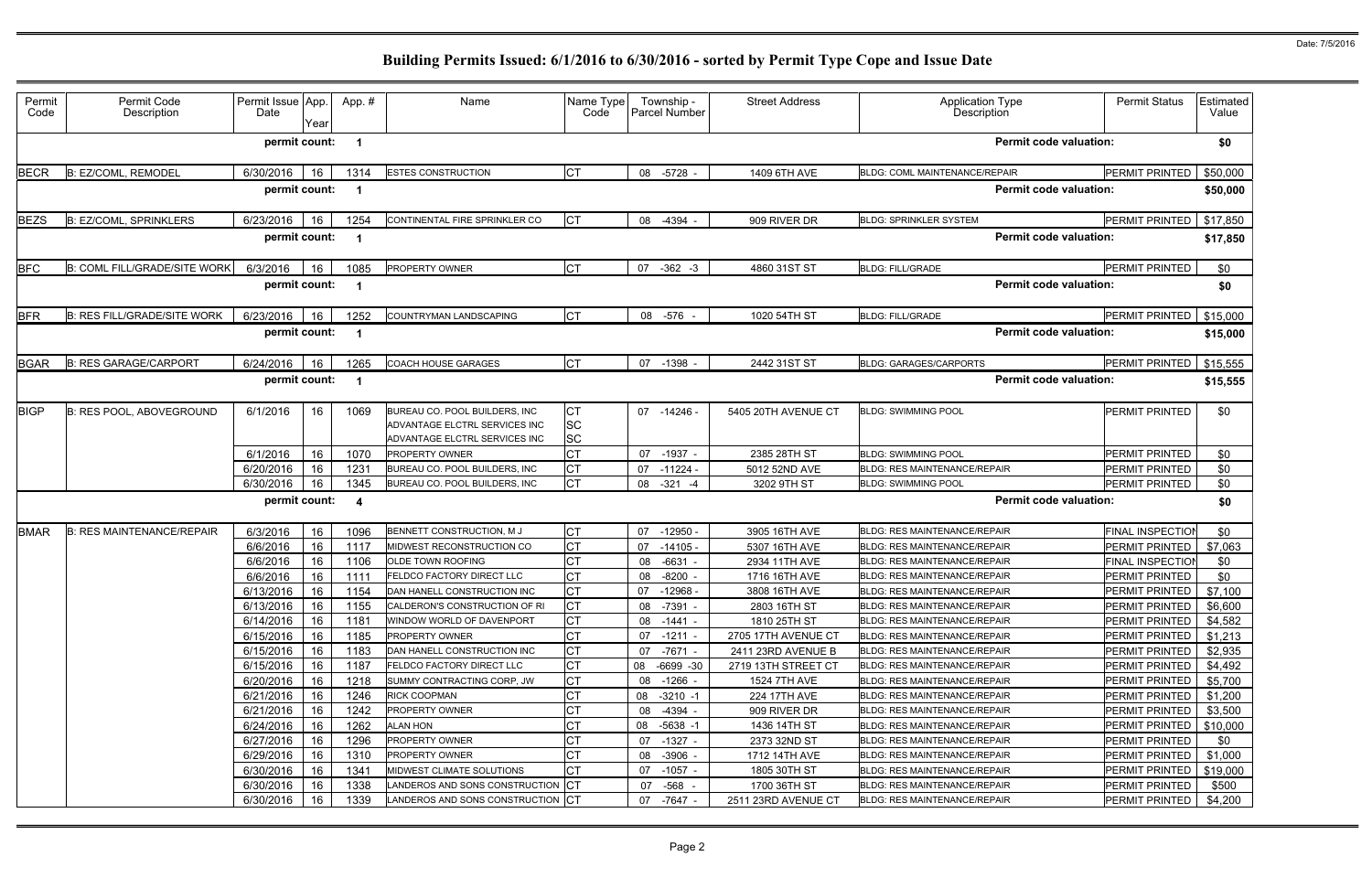| Permit<br>Code | Permit Code<br>Description          | Permit Issue App.<br>Date | Year | App.#                   | Name                                                                                            | Name Type<br>Code             | Township -<br><b>Parcel Number</b> | <b>Street Address</b> | <b>Application Type</b><br>Description | <b>Permit Status</b>     | Estimated<br>Value |
|----------------|-------------------------------------|---------------------------|------|-------------------------|-------------------------------------------------------------------------------------------------|-------------------------------|------------------------------------|-----------------------|----------------------------------------|--------------------------|--------------------|
| <b>BMAR</b>    | <b>B: RES MAINTENANCE/REPAIR</b>    | 6/30/2016                 | 16   | 1334                    | MITCHELL CONSTRUCTION, ALBERT                                                                   | <b>CT</b>                     | 08<br>$-4355 - A$                  | 1545 13TH AVE         | <b>BLDG: RES MAINTENANCE/REPAIR</b>    | PERMIT PRINTED           | \$3,000            |
|                |                                     | 6/30/2016                 | 16   | 1335                    | <b>D &amp; K HOME PRODUCTS INC</b>                                                              | Iст                           | 08<br>$-8839 -27$                  | 1325 9TH ST           | <b>BLDG: RES MAINTENANCE/REPAIR</b>    | PERMIT PRINTED           | \$1,000            |
|                |                                     | 6/30/2016                 | 16   | 1336                    | D & K HOME PRODUCTS INC                                                                         | <b>CT</b>                     | 08<br>$-8839 - 7$                  | 1309 C 9TH ST         | <b>BLDG: RES MAINTENANCE/REPAIR</b>    | PERMIT PRINTED           | \$2,500            |
|                |                                     | permit count:             |      | -22                     |                                                                                                 |                               |                                    |                       | <b>Permit code valuation:</b>          |                          | \$85,585           |
| <b>BNP</b>     | <b>B: "WORKING WITHOUT A PERMIT</b> | 6/6/2016                  | 16   | 1107                    | <b>SEDLOCK INC</b>                                                                              | <b>CT</b>                     | 08<br>$-8410$                      | 2110 2ND ST           | <b>BLDG: RES MAINTENANCE/REPAIR</b>    | PERMIT PRINTED           | \$5,600            |
|                |                                     | 6/7/2016                  | 16   | 1069                    | BUREAU CO. POOL BUILDERS, INC<br>ADVANTAGE ELCTRL SERVICES INC<br>ADVANTAGE ELCTRL SERVICES INC | Iст<br><b>SC</b><br><b>SC</b> | 07<br>-14246 -                     | 5405 20TH AVENUE CT   | <b>BLDG: SWIMMING POOL</b>             | PERMIT PRINTED           | \$0                |
|                |                                     | 6/10/2016                 | 16   | 1148                    | LENNY DESANTIAGO PLUMBING                                                                       | <b>CT</b>                     | 08<br>$-6491 -$                    | 5422 6TH AVE          | PLBG: SEWER REPAIR                     | PERMIT PRINTED           | \$0                |
|                |                                     | 6/30/2016                 | 16   | 1334                    | MITCHELL CONSTRUCTION, ALBERT                                                                   | <b>ICT</b>                    | 08<br>-4355 -A                     | 1545 13TH AVE         | <b>BLDG: RES MAINTENANCE/REPAIR</b>    | PERMIT PRINTED           | \$3,000            |
|                |                                     | permit count:             |      | $\overline{\mathbf{4}}$ |                                                                                                 |                               |                                    |                       | <b>Permit code valuation:</b>          |                          | \$8,600            |
| <b>BRML</b>    | <b>B: RES REMODEL</b>               | 6/1/2016                  | 16   | 1063                    | JUST QUALITY CARPENTRY<br>ULTIMATE ELECTRIC UNLIMITED<br><b>J.L. BRADY COMPANY</b>              | СT<br><b>SC</b><br><b>SC</b>  | 07 -12139 -                        | 3135 45TH ST          | <b>BLDG: RES REMODEL</b>               | PERMIT PRINTED           | \$26,000           |
|                |                                     | 6/20/2016                 | 16   | 1223                    | WERNER RESTORATION SVCS INC<br>PETERSEN PLUMBING AND HEATING                                    | Iст<br><b>SC</b>              | 08<br>-2906                        | 2414 5TH AVE          | <b>BLDG: RES REMODEL</b>               | PERMIT PRINTED           | \$24,358           |
|                |                                     | 6/20/2016                 | 16   | 1224                    | DAXON CONSTRUCTION INC.                                                                         | CT                            | 08<br>$-4649 -$                    | 610 45TH ST           | <b>BLDG: RES MAINTENANCE/REPAIR</b>    | PERMIT PRINTED           | \$94,762           |
|                |                                     | permit count:             |      | $\mathbf{3}$            |                                                                                                 |                               |                                    |                       | <b>Permit code valuation:</b>          |                          | \$145,120          |
| <b>BRRF</b>    | <b>B: RES ROOFING</b>               | 6/1/2016                  | 16   | 1060                    | <b>BILL'S HOME IMPROVEMENT</b>                                                                  | <b>CT</b>                     | 07<br>$-1489 -$                    | 2409 33RD ST          | <b>BLDG: RES MAINTENANCE/REPAIR</b>    | PERMIT PRINTED           | \$3,000            |
|                |                                     | 6/1/2016                  | 16   | 1061                    | SOCO ROOFING INC                                                                                | <b>CT</b>                     | $-1909$<br>07                      | 2354 27TH ST          | <b>BLDG: RES MAINTENANCE/REPAIR</b>    | PERMIT PRINTED           | \$1,500            |
|                |                                     | 6/1/2016                  | 16   | 1066                    | <b>GRIFFIN CONSTRUCTION, MARK</b>                                                               | Iст                           | 07<br>$-6611$                      | 3712 15TH AVE         | <b>BLDG: RES MAINTENANCE/REPAIR</b>    | PERMIT PRINTED           | \$4,200            |
|                |                                     | 6/1/2016                  | 16   | 1059                    | <b>PROPERTY OWNER</b>                                                                           | <b>CT</b>                     | $-7564$<br>07                      | 3806 10TH AVE         | <b>BLDG: RES MAINTENANCE/REPAIR</b>    | PERMIT PRINTED           | \$2,240            |
|                |                                     | 6/1/2016                  | 16   | 1062                    | <b>PROPERTY OWNER</b>                                                                           | <b>CT</b>                     | 08<br>$-1656$ .                    | 828 16TH ST           | <b>BLDG: RES MAINTENANCE/REPAIR</b>    | PERMIT PRINTED           | \$2,800            |
|                |                                     | 6/1/2016                  | 16   | 1058                    | A-1 CONSTRUCTION & RESTORATION                                                                  | Iст                           | 08<br>$-3022 - A$                  | 2547 5TH ST           | <b>BLDG: RES MAINTENANCE/REPAIR</b>    | <b>PERMIT PRINTED</b>    | \$5,500            |
|                |                                     | 6/1/2016                  | 16   | 1057                    | 2-4-2 HOME IMPROVEMENT                                                                          | <b>CT</b>                     | 08<br>$-4016$ -                    | 250 44TH ST           | <b>BLDG: RES MAINTENANCE/REPAIR</b>    | PERMIT PRINTED           | \$8,000            |
|                |                                     | 6/1/2016                  | 16   | 1067                    | <b>OLDE TOWN ROOFING</b>                                                                        | <b>CT</b>                     | 08<br>$-4356$                      | 1520 12TH AVE         | <b>BLDG: RES MAINTENANCE/REPAIR</b>    | PERMIT PRINTED           | \$6,000            |
|                |                                     | 6/1/2016                  | 16   | 1068                    | QC ROOF DRS INC.                                                                                | <b>CT</b>                     | -50<br>08                          | 1415 26TH ST          | <b>BLDG: RES MAINTENANCE/REPAIR</b>    | PERMIT PRINTED           | \$7,000            |
|                |                                     | 6/2/2016                  | 16 I | 1075                    | <b>PROPERTY OWNER</b>                                                                           | IC L                          | 08<br>-8587 -                      | 3723 10TH AVENUE CT   | <b>BLDG: RES MAINTENANCE/REPAIR</b>    | FINAL INSPECTION \$1,300 |                    |
|                |                                     | 6/6/2016                  | 16   | 1105                    | FIVE STAR HOME IMRPOVEMENT LLC                                                                  | <b>ICT</b>                    | 08<br>$-6409 -$                    | 2312 18TH STREET A    | <b>BLDG: RES MAINTENANCE/REPAIR</b>    | PERMIT PRINTED           | \$0                |
|                |                                     | 6/6/2016                  | 16   | 1116                    | DAN HANELL CONSTRUCTION INC                                                                     | <b>CT</b>                     | 08 -6610 -                         | 1155 32ND ST          | BLDG: RES MAINTENANCE/REPAIR           | PERMIT PRINTED           | \$7,497            |
|                |                                     | 6/6/2016                  | 16   | 1114                    | JANSEN ROOFING & REPAIR                                                                         | <b>CT</b>                     | 08<br>-6737 -                      | 1829 24TH AVE         | <b>BLDG: RES MAINTENANCE/REPAIR</b>    | PERMIT PRINTED           | \$9,480            |
|                |                                     | 6/6/2016                  | 16   | 1104                    | ALL MAJOR RESTORATIONS LLC                                                                      | IСТ                           | 08 -7492 -                         | 2110 13TH ST          | <b>BLDG: RES MAINTENANCE/REPAIR</b>    | PERMIT PRINTED           | \$12,000           |
|                |                                     | 6/6/2016                  | 16   | 1115                    | DAN HANELL CONSTRUCTION INC                                                                     | Iст                           | 08 -8088 -                         | 2729 12TH AVE         | <b>BLDG: RES MAINTENANCE/REPAIR</b>    | PERMIT PRINTED           | \$7,000            |
|                |                                     | 6/6/2016                  | 16   | 1107                    | <b>SEDLOCK INC</b>                                                                              | <b>CT</b>                     | 08<br>$-8410 -$                    | 2110 2ND ST           | <b>BLDG: RES MAINTENANCE/REPAIR</b>    | PERMIT PRINTED           | \$5,600            |
|                |                                     | 6/7/2016                  | 16   | 1132                    | PROPERTY OWNER                                                                                  | <b>CT</b>                     | 07<br>-10343 -                     | 3514 37TH ST          | BLDG: RES MAINTENANCE/REPAIR           | PERMIT PRINTED           | \$1,960            |
|                |                                     | 6/7/2016                  | 16   | 1119                    | B & N ROOFING & HOME IMPRVMNT                                                                   | <b>CT</b>                     | 08<br>-5827 -                      | 389 11TH ST           | <b>BLDG: RES MAINTENANCE/REPAIR</b>    | PERMIT PRINTED           | \$8,000            |
|                |                                     | 6/7/2016                  | 16   | 1122                    | WILSON CONSTRUCTION, LLC (BEN)                                                                  | <b>ICT</b>                    | 08<br>-9293 -                      | 636 32ND AVE          | <b>BLDG: RES MAINTENANCE/REPAIR</b>    | PERMIT PRINTED           | \$6,000            |
|                |                                     | 6/8/2016                  | 16   | 1133                    | A-1 CONSTRUCTION & RESTORATION                                                                  | <b>CT</b>                     | 07 -7913 -                         | 3171 15TH AVE         | <b>BLDG: RES MAINTENANCE/REPAIR</b>    | PERMIT PRINTED           | \$6,269            |
|                |                                     | 6/8/2016                  | 16   | 1140                    | 33 CARPENTERS CONSTRUCTION INC                                                                  | <b>ICT</b>                    | 08 -7525 -                         | 2122 15TH ST          | <b>BLDG: RES MAINTENANCE/REPAIR</b>    | PERMIT PRINTED           | \$8,718            |
|                |                                     | 6/9/2016                  | 16   | 1145                    | QC ROOF DRS INC.                                                                                | Iст                           | 07 -1839 -                         | 1623 33RD ST          | <b>BLDG: RES MAINTENANCE/REPAIR</b>    | PERMIT PRINTED           | \$4,500            |
|                |                                     | 6/9/2016                  | 16   | 1144                    | <b>BATES ROOFING</b>                                                                            | <b>CT</b>                     | 07 -9994 -                         | 4201 35TH AVE         | <b>BLDG: RES MAINTENANCE/REPAIR</b>    | PERMIT PRINTED           | \$8,870            |
|                |                                     | 6/10/2016                 | 16   | 1146                    | ADVANCED CONST & IMPROVEMENT                                                                    | $ _{\rm CT}$                  | 08 -261 -                          | 2827 15TH STREET A    | BLDG: RES MAINTENANCE/REPAIR           | PERMIT PRINTED           | \$6,000            |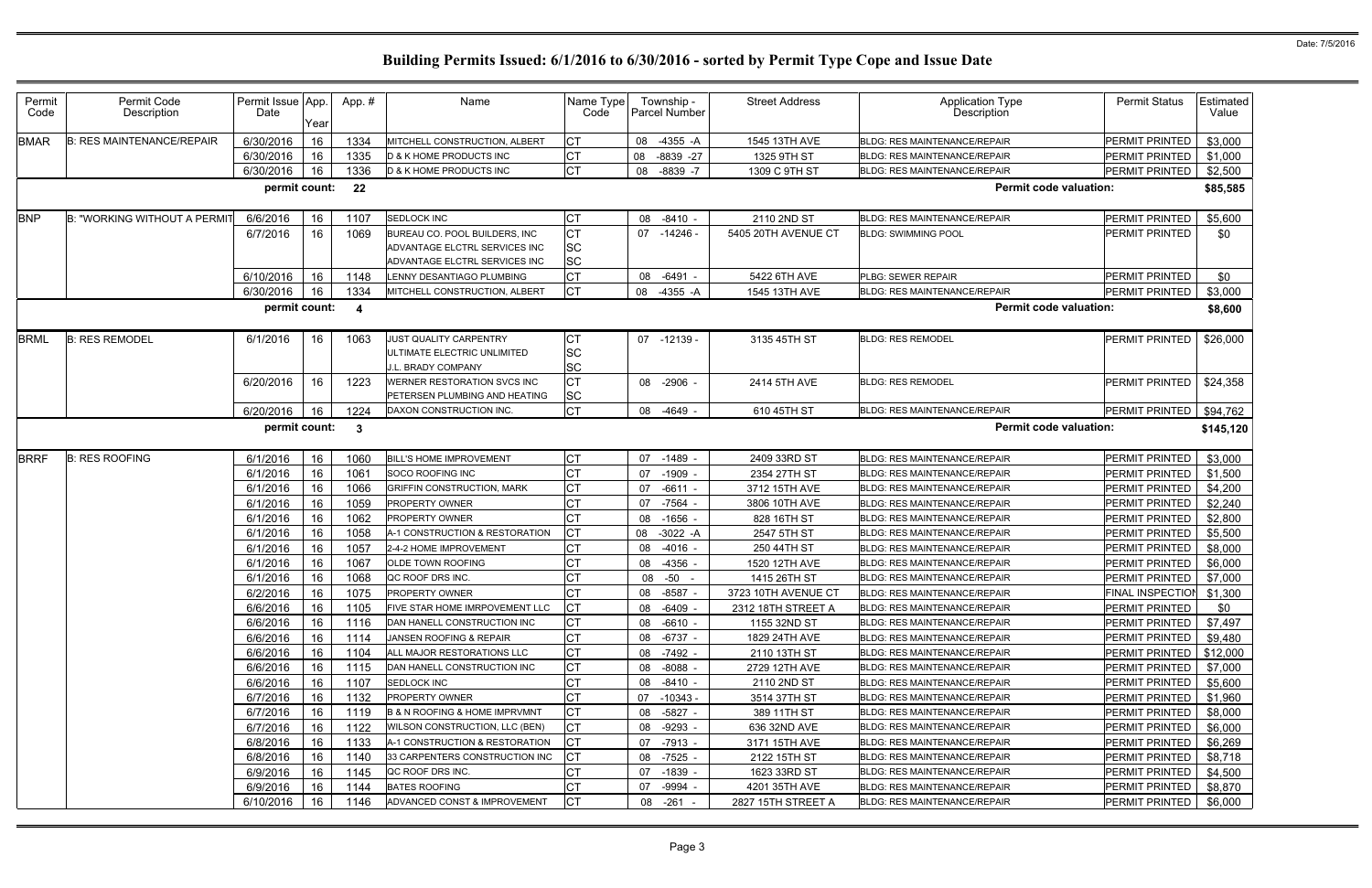| Permit<br>Code | Permit Code<br>Description | Permit Issue App.<br>Date | Year | App.#                   | Name                           | Name Type<br>Code | Township -<br><b>Parcel Number</b> | <b>Street Address</b>                                  | <b>Application Type</b><br>Description | <b>Permit Status</b>    | Estimated<br>Value |
|----------------|----------------------------|---------------------------|------|-------------------------|--------------------------------|-------------------|------------------------------------|--------------------------------------------------------|----------------------------------------|-------------------------|--------------------|
| <b>BRRF</b>    | <b>B: RES ROOFING</b>      | 6/10/2016                 | 16   | 1147                    | JANSEN ROOFING & REPAIR        | <b>CT</b>         | 08 -3952 -                         | 1613 18TH STREET C                                     | <b>BLDG: RES MAINTENANCE/REPAIR</b>    | PERMIT PRINTED          | \$5,575            |
|                |                            | 6/14/2016                 | 16   | 1176                    | PROPERTY OWNER                 | СT                | $-1782$<br>07                      | 1927 34TH ST                                           | <b>BLDG: RES MAINTENANCE/REPAIR</b>    | PERMIT PRINTED          | \$2,160            |
|                |                            | 6/14/2016                 | 16   | 1180                    | <b>PROPERTY OWNER</b>          |                   | $-6805$ -<br>08                    | 1821 12TH ST                                           | <b>BLDG: RES MAINTENANCE/REPAIR</b>    | PERMIT PRINTED          | \$95               |
|                |                            | 6/15/2016                 | 16   | 1191                    | CREW ROOFING                   |                   | 07 -1552 -                         | 2546 32ND ST                                           | <b>BLDG: RES MAINTENANCE/REPAIR</b>    | <b>FINAL INSPECTION</b> | \$2,000            |
|                |                            | 6/15/2016                 | 16   | 1184                    | DAN HANELL CONSTRUCTION INC    | <b>CT</b>         | 07<br>$-6539 -$                    | 1139 39TH ST                                           | <b>BLDG: RES MAINTENANCE/REPAIR</b>    | PERMIT PRINTED          | \$4,539            |
|                |                            | 6/16/2016                 | 16   | 1203                    | ALL MAJOR RESTORATIONS LLC     | <b>CT</b>         | 07<br>-6466                        | 3825 11TH AVE                                          | <b>BLDG: RES MAINTENANCE/REPAIR</b>    | <b>PERMIT PRINTED</b>   | \$5,000            |
|                |                            | 6/16/2016                 | 16   | 1195                    | OLDE TOWN ROOFING              | СT                | $-2342 -$<br>08                    | 447 16TH AVE                                           | <b>BLDG: RES MAINTENANCE/REPAIR</b>    | PERMIT PRINTED          | \$4,000            |
|                |                            | 6/16/2016                 | 16   | 1198                    | <b>PROPERTY OWNER</b>          |                   | -6176 -<br>08                      | 4225 8TH AVE                                           | <b>BLDG: RES MAINTENANCE/REPAIR</b>    | PERMIT PRINTED          | \$0                |
|                |                            | 6/20/2016                 | 16   | 122'                    | 33 CARPENTERS CONSTRUCTION INC |                   | $-535 - 33$<br>07                  | 2412 AVENUE OF THE CITIES BLDG: RES MAINTENANCE/REPAIR |                                        | PERMIT PRINTED          | \$8,823            |
|                |                            | 6/20/2016                 | 16   | 1230                    | DAN HANELL CONSTRUCTION INC    | <b>CT</b>         | 07<br>-7765                        | 3749 40TH STREET PL                                    | <b>BLDG: RES MAINTENANCE/REPAIR</b>    | PERMIT PRINTED          | \$17,202           |
|                |                            | 6/20/2016                 | 16   | 1225                    | PROPERTY OWNER                 | СT                | -2798<br>08                        | <b>218 4TH AVE</b>                                     | <b>BLDG: RES MAINTENANCE/REPAIR</b>    | PERMIT PRINTED          | \$1,800            |
|                |                            | 6/20/2016                 | 16   | 1220                    | <b>BILL'S HOME IMPROVEMENT</b> |                   | $-2865 -$<br>08                    | 2118 6TH AVE                                           | BLDG: RES MAINTENANCE/REPAIR           | PERMIT PRINTED          | \$2,700            |
|                |                            | 6/20/2016                 | 16   | 1222                    | 33 CARPENTERS CONSTRUCTION INC |                   | 08 -3853                           | 727 23RD AVENUE CT                                     | <b>BLDG: RES MAINTENANCE/REPAIR</b>    | PERMIT PRINTED          | \$3,578            |
|                |                            | 6/20/2016                 | 16   | 1215                    | <b>JUAN ORTIZ</b>              | СT                | $-6721$ -<br>08                    | 1649 24TH AVE                                          | <b>BLDG: RES MAINTENANCE/REPAIR</b>    | PERMIT PRINTED          | \$6,800            |
|                |                            | 6/20/2016                 | 16   | 1217                    | OLDE TOWN ROOFING              |                   | 08<br>-6866                        | 1503 26TH AVE                                          | <b>BLDG: RES MAINTENANCE/REPAIR</b>    | PERMIT PRINTED          | \$6,000            |
|                |                            | 6/20/2016                 | 16   | 1219                    | <b>BILL'S HOME IMPROVEMENT</b> | <b>CT</b>         | $-7702$<br>08                      | 1628 11TH ST                                           | <b>BLDG: RES MAINTENANCE/REPAIR</b>    | PERMIT PRINTED          | \$6,121            |
|                |                            | 6/20/2016                 | 16   | 1232                    | QC GENERAL, INC                | C <sub>1</sub>    | 08 -7829 -                         | 1835 15TH ST                                           | <b>BLDG: RES MAINTENANCE/REPAIR</b>    | PERMIT PRINTED          | \$15,200           |
|                |                            | 6/22/2016                 | 16   | 1229                    | A+ ROOFING & SIDING CO. FORMER | <b>CT</b>         | 08 -2387 -                         | 425 19TH AVE                                           | <b>BLDG: RES MAINTENANCE/REPAIR</b>    | PERMIT PRINTED          | \$7,900            |
|                |                            | 6/23/2016                 | 16   | 125'                    | RIVER CITIES ROOFING & MORE    | <b>CT</b>         | 07<br>-11175 -                     | 4805 50TH AVE                                          | <b>BLDG: RES MAINTENANCE/REPAIR</b>    | FINAL INSPECTION        | \$4,100            |
|                |                            | 6/23/2016                 | 16   | 1253                    | WIRTALA CONSTRUCTION INC, PAUL | <b>CT</b>         | -3261<br>08                        | 1846 25TH ST                                           | <b>BLDG: RES MAINTENANCE/REPAIR</b>    | PERMIT PRINTED          | \$4,000            |
|                |                            | 6/24/2016                 | 16   | 1261                    | WIRTALA CONSTRUCTION INC, PAUL |                   | 07 -1266 -                         | 2369 34TH ST                                           | <b>BLDG: RES MAINTENANCE/REPAIR</b>    | PERMIT PRINTED          | \$5,500            |
|                |                            | 6/28/2016                 | 16   | 1304                    | FIVE STAR HOME IMRPOVEMENT LLC |                   | 07 -196 -2                         | 3001 38TH AVE                                          | <b>BLDG: RES MAINTENANCE/REPAIR</b>    | PERMIT PRINTED          | \$5,800            |
|                |                            | 6/28/2016                 | 16   | 1306                    | <b>VERN'S HOME IMPROVEMENT</b> | <b>CT</b>         | $-1736$ .<br>08                    | 1106 26TH ST                                           | <b>BLDG: RES MAINTENANCE/REPAIR</b>    | PERMIT PRINTED          | \$4,140            |
|                |                            | 6/28/2016                 | 16   | 1300                    | FOLEY CONTRACTING LLC          | C <sub>1</sub>    | 08 -226 -                          | 1623 27TH AVE                                          | <b>BLDG: RES MAINTENANCE/REPAIR</b>    | PERMIT PRINTED          | \$7,600            |
|                |                            | 6/28/2016                 | 16   | 1297                    | <b>PROPERTY OWNER</b>          | <b>CT</b>         | $-2510 -$<br>08                    | 438 4TH AVE                                            | <b>BLDG: RES MAINTENANCE/REPAIR</b>    | PERMIT PRINTED          | \$1,050            |
|                |                            | 6/28/2016                 | 16   | 1302                    | MIDWEST COMPLETE CONSTRUCTION  |                   | -5023 -<br>08                      | 1514 17TH ST                                           | <b>BLDG: RES MAINTENANCE/REPAIR</b>    | PERMIT PRINTED          | \$4,800            |
|                |                            | 6/28/2016                 | 16   | 1299                    | FOLEY CONTRACTING LLC          |                   | $-6461 - 5$<br>08                  | 3004 15TH STREET A                                     | <b>BLDG: RES MAINTENANCE/REPAIR</b>    | PERMIT PRINTED          | \$7,150            |
|                |                            | 6/28/2016                 | 16   | 1301                    | FOLEY CONTRACTING LLC          | <b>CT</b>         | -7624 -<br>08                      | 1409 29TH AVE                                          | <b>BLDG: RES MAINTENANCE/REPAIR</b>    | PERMIT PRINTED          | \$7,290            |
|                |                            | 6/29/2016                 | 16   | 1329                    | ALL MAJOR RESTORATIONS LLC     | <b>CT</b>         | 08 -148 -                          | 1326 15TH STREET A                                     | <b>BLDG: RES MAINTENANCE/REPAIR</b>    | PERMIT PRINTED          | \$9,500            |
|                |                            | 6/29/2016                 | 16   | 1318                    | GREEN VALLEY CONSTRUCTION INC. | СT                | 08 -3622 -1                        | 1816 11TH AVE                                          | <b>BLDG: RES MAINTENANCE/REPAIR</b>    | PERMIT PRINTED          | \$5,400            |
|                |                            | 6/29/2016                 | 16   | 1330                    | ALL MAJOR RESTORATIONS LLC     |                   | $08 - 4203 -$                      | 1617 28TH AVE                                          | <b>BLDG: RES MAINTENANCE/REPAIR</b>    | <b>PERMIT PRINTED</b>   | \$10,700           |
|                |                            | 6/29/2016                 | 16   | 1328                    | ALL MAJOR RESTORATIONS LLC     | <b>CT</b>         | 08 -7103 -                         | 1855 10TH ST                                           | <b>BLDG: RES MAINTENANCE/REPAIR</b>    | PERMIT PRINTED          | \$9,000            |
|                |                            | 6/29/2016                 | 16   | 1331                    | ALL MAJOR RESTORATIONS LLC     | <b>CT</b>         | 08 -7490 -                         | 2118 13TH ST                                           | <b>BLDG: RES MAINTENANCE/REPAIR</b>    | PERMIT PRINTED          | \$6,341            |
|                |                            | 6/30/2016                 | 16   | 1342                    | MIDWEST COMPLETE CONSTRUCTION  | <b>CT</b>         | 07 -1057 -                         | 1805 30TH ST                                           | <b>BLDG: RES MAINTENANCE/REPAIR</b>    | PERMIT PRINTED          | \$10,000           |
|                |                            | 6/30/2016                 | 16   | 1337                    | 33 CARPENTERS CONSTRUCTION INC | <b>CT</b>         | 08 -6835 -                         | 2306 15TH ST                                           | <b>BLDG: RES MAINTENANCE/REPAIR</b>    | PERMIT PRINTED          | \$8,833            |
|                |                            | permit count:             |      | 59                      |                                |                   |                                    |                                                        | <b>Permit code valuation:</b>          |                         | \$344,131          |
| <b>BRSA</b>    | <b>B: RES ADDITION</b>     | 6/6/2016                  | 16   | 1112                    | <b>PROPERTY OWNER</b>          | <b>CT</b>         | 08 -220 -4                         | 627 32ND AVE                                           | <b>BLDG: RES ADDITION</b>              | PERMIT PRINTED          | \$27,456           |
|                |                            | 6/7/2016                  | 16   | 1118                    | ZELNIO CONSTRUCTION, JOHN      | <b>CT</b>         | 07 -12971 -                        | 3904 16TH AVE                                          | <b>BLDG: RES ADDITION</b>              | PERMIT PRINTED          | \$18,000           |
|                |                            | 6/9/2016                  | 16   | 1143                    | PROPERTY OWNER                 | <b>CT</b>         | 07 -13304 -                        | 3601 33RD AVE                                          | <b>BLDG: RES ADDITION</b>              | PERMIT PRINTED          | \$64,098           |
|                |                            | permit count:             |      | $\overline{\mathbf{3}}$ |                                |                   |                                    |                                                        | <b>Permit code valuation:</b>          |                         | \$109,554          |
| <b>BRSD</b>    | <b>B: RES SIDING</b>       | 6/3/2016                  | 16   | 1098                    | CALDERON'S CONSTRUCTION OF RI  | Iст               | 07 -7619 -                         | 2325 23RD STREET A                                     | BLDG: RES MAINTENANCE/REPAIR           | <b>PERMIT PRINTED</b>   | \$11,000           |
|                |                            | 6/6/2016                  | 16   | 1104                    | ALL MAJOR RESTORATIONS LLC     | <b>CT</b>         | 08 -7492 -                         | 2110 13TH ST                                           | <b>BLDG: RES MAINTENANCE/REPAIR</b>    | PERMIT PRINTED          | \$12,000           |
|                |                            | 6/7/2016                  | 16   | 1120                    | THE 180 ZONE INC DBA EAST GATE | Iст               | 07 -11765 -                        | 4629 11TH AVENUE D                                     | <b>BLDG: RES MAINTENANCE/REPAIR</b>    | <b>PERMIT PRINTED</b>   | \$6,900            |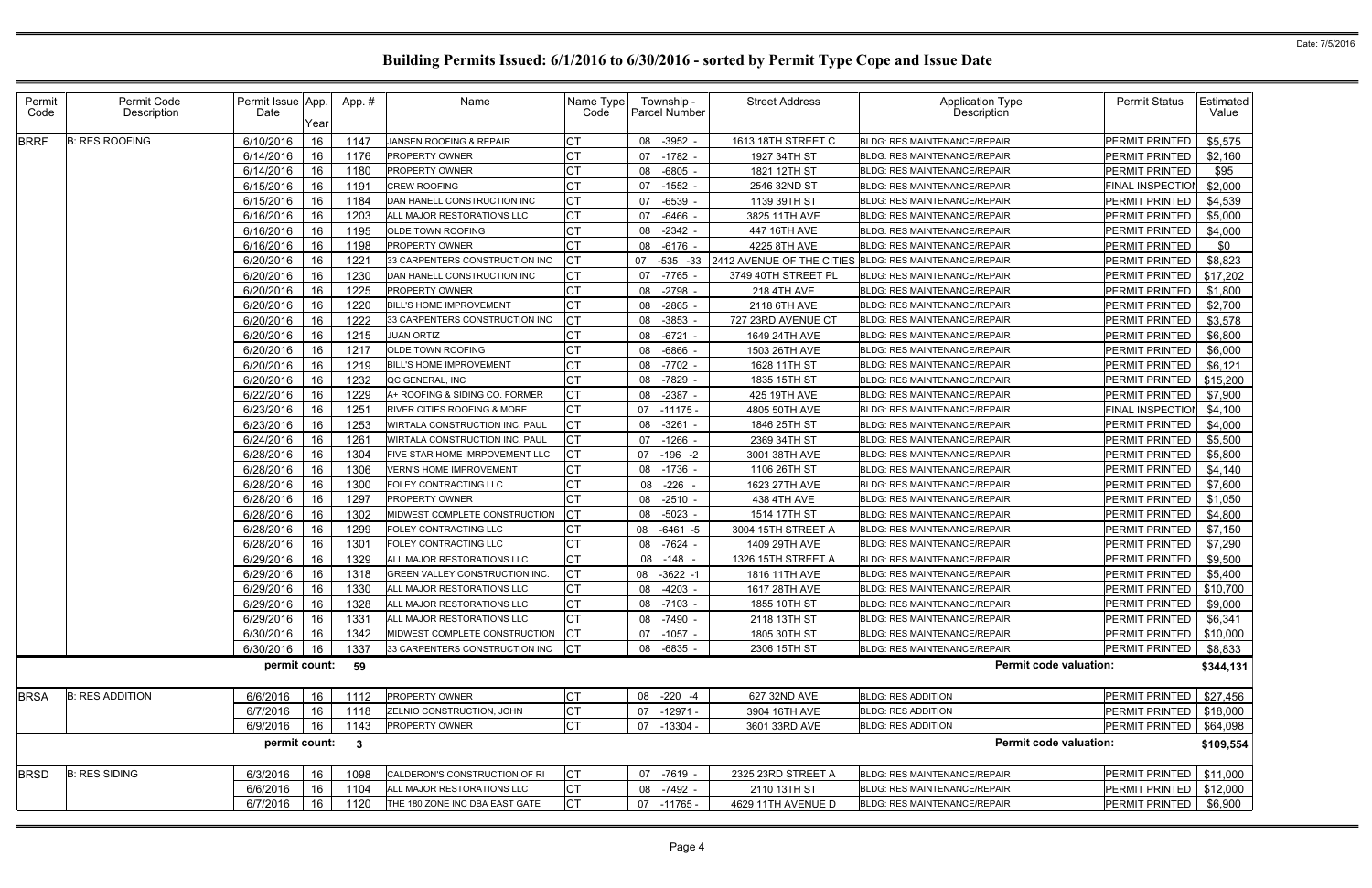| Permit<br>Code                  | Permit Code<br>Description        | Permit Issue<br>Date | App.<br>Year | App.#                   | Name                                                                                | Name Type<br>Code            | Township -<br><b>Parcel Number</b> | <b>Street Address</b> | <b>Application Type</b><br>Description | <b>Permit Status</b>       | Estimated<br>Value |
|---------------------------------|-----------------------------------|----------------------|--------------|-------------------------|-------------------------------------------------------------------------------------|------------------------------|------------------------------------|-----------------------|----------------------------------------|----------------------------|--------------------|
| <b>BRSD</b>                     | <b>B: RES SIDING</b>              | 6/7/2016             | 16           | 1121                    | <b>B &amp; W HOME IMPROVEMENT CO</b>                                                | <b>CT</b>                    | $-7802 -$<br>07                    | 3402 15TH STREET A    | <b>BLDG: RES MAINTENANCE/REPAIR</b>    | PERMIT PRINTED             | \$16,679           |
|                                 |                                   | 6/8/2016             | 16           | 1136                    | FW PROPERTY MAINTENANCE                                                             | <b>CT</b>                    | $-6866$<br>08                      | 1503 26TH AVE         | <b>BLDG: RES MAINTENANCE/REPAIR</b>    | <b>FINAL INSPECTIOI</b>    | \$500              |
|                                 |                                   | 6/8/2016             | 16           | 1137                    | 33 CARPENTERS CONSTRUCTION INC                                                      | <b>CT</b>                    | 08 -7525                           | 2122 15TH ST          | <b>BLDG: RES MAINTENANCE/REPAIR</b>    | PERMIT PRINTED             | \$15,297           |
|                                 |                                   | 6/13/2016            | 16           | 1173                    | SUBURBAN CONSTRUCTION INC                                                           | <b>CT</b>                    | $-8090$<br>07                      | 3505 26TH AVENUE B    | <b>BLDG: RES MAINTENANCE/REPAIR</b>    | PERMIT PRINTED             | \$0                |
|                                 |                                   | 6/16/2016            | 16           | 1205                    | P.I.T. HOME IMPROVEMENT                                                             | <b>CT</b>                    | 08<br>$-8532$ -                    | 966 40TH ST           | <b>BLDG: RES MAINTENANCE/REPAIR</b>    | PERMIT PRINTED             | \$2,000            |
|                                 |                                   | 6/21/2016            | 16           | 1244                    | FIVE STAR HOME IMRPOVEMENT LLC                                                      | lст                          | $-13452 -$<br>07                   | 2922 56TH STREET CT   | <b>BLDG: RES MAINTENANCE/REPAIR</b>    | PERMIT PRINTED             | \$1,200            |
|                                 |                                   | 6/27/2016            | 16           | 1295                    | QC ROOF DRS INC.                                                                    | <b>CT</b>                    | 08<br>$-3613 - 15$                 | 213 33RD AVE          | <b>BLDG: RES MAINTENANCE/REPAIR</b>    | <b>PERMIT PRINTED</b>      | \$7,800            |
|                                 |                                   | 6/28/2016            | 16           | 1309                    | PROPERTY OWNER                                                                      | <b>CT</b>                    | 07<br>$-10685$                     | 4812 49TH AVE         | <b>BLDG: RES MAINTENANCE/REPAIR</b>    | PERMIT PRINTED             | \$2,625            |
|                                 |                                   | 6/29/2016            | 16           | 1317                    | <b>GREEN VALLEY CONSTRUCTION INC</b>                                                | lст                          | -3383<br>08                        | 2621 16TH AVE         | <b>BLDG: RES MAINTENANCE/REPAIR</b>    | PERMIT PRINTED             | \$8,900            |
|                                 |                                   | 6/29/2016            | 16           | 1315                    | DAVID PHILLIP PADILLA CONTRACT                                                      | <b>CT</b>                    | -854<br>08                         | <b>157 4TH AVE</b>    | <b>BLDG: RES MAINTENANCE/REPAIR</b>    | PERMIT PRINTED             | \$8,000            |
|                                 |                                   | 6/30/2016            | 16           | 1344                    | <b>PROPERTY OWNER</b>                                                               | <b>CT</b>                    | 07<br>-9477 -                      | 3428 50TH ST          | <b>BLDG: RES MAINTENANCE/REPAIR</b>    | <b>PERMIT PRINTED</b>      | \$4,850            |
|                                 |                                   | permit count:        |              | 14                      |                                                                                     |                              |                                    |                       | <b>Permit code valuation:</b>          |                            | \$97,751           |
| <b>BSFH</b>                     | <b>B: RES SINGLE FAMILY</b>       | 6/24/2016            | 16           | 1255                    | <b>PROPERTY OWNER</b>                                                               | Iст                          | 07 -14843 -                        | 3445 19TH AVE         | BLDG:RES/NEW, SINGLE FAMILY DETACHED   | PERMIT PRINTED             | \$0                |
|                                 |                                   | permit count:        |              |                         |                                                                                     |                              |                                    |                       | <b>Permit code valuation:</b>          |                            | \$0                |
| <b>BSHD</b>                     | <b>B: RES SHED/ACCESSORY BLDG</b> | 6/2/2016             | 16           | 772                     | COACH HOUSE GARAGES                                                                 | <b>CT</b>                    | 07 -13521                          | 3420 33RD ST          | <b>BLDG: STORAGE SHED</b>              | FINAL INSPECTION           | \$10,935           |
|                                 |                                   |                      |              |                         | <b>TRINITY ELECTRIC</b>                                                             | <b>SC</b>                    |                                    |                       |                                        |                            |                    |
|                                 |                                   | 6/3/2016             | 16           | 1086                    | SAMPSON CONSTRUCTION<br>CENTURY ELECTRIC INC                                        | <b>CT</b><br><b>SC</b>       | 07 -14246 -                        | 5405 20TH AVENUE CT   | <b>BLDG: MISC STRUCTURE</b>            | PERMIT PRINTED             | \$33,540           |
|                                 |                                   | 6/29/2016            | 16           | 1316                    | <b>PROPERTY OWNER</b>                                                               | <b>CT</b>                    | 08 -8241 -                         | <b>107 7TH AVE</b>    | BLDG:MISC/STRUCTURES OTHER THAN BLDGS  | PERMIT PRINTED             | \$0                |
|                                 |                                   |                      |              |                         |                                                                                     |                              |                                    |                       | <b>Permit code valuation:</b>          |                            |                    |
|                                 |                                   | permit count:        |              | - 3                     |                                                                                     |                              |                                    |                       |                                        |                            | \$44,475           |
| <b>BSMT</b>                     | <b>B: RES BASEMENT WATERPROOF</b> | 6/29/2016            | 16           | 1320                    | MIDWEST RECONSTRUCTION CO                                                           | <b>CT</b>                    | $-11607 -$<br>07                   | 3419 36TH STREET A    | <b>BLDG: RES MAINTENANCE/REPAIR</b>    | PERMIT PRINTED             | \$4,912            |
|                                 |                                   | 6/29/2016            | 16           | 1321                    | <b>MIDWEST RECONSTRUCTION CO</b>                                                    | СT                           | 08 -12                             | 2949 12TH AVE         | <b>BLDG: RES MAINTENANCE/REPAIR</b>    | <b>PERMIT PRINTED</b>      | \$0                |
|                                 |                                   | permit count:        |              | $\overline{\mathbf{2}}$ |                                                                                     |                              |                                    |                       | <b>Permit code valuation:</b>          |                            | \$4,912            |
|                                 | <b>B: STORAGE BLDG</b>            | 6/8/2016             | 16           | 1123                    | <b>PROPERTY OWNER</b>                                                               | <b>CT</b>                    | 08 -4737 -                         | 1228 14TH ST          | <b>BLDG: STORAGE SHED</b>              | <b>PERMIT PRINTED</b>      | \$0                |
|                                 |                                   | permit count:        |              | - 1                     |                                                                                     |                              |                                    |                       | <b>Permit code valuation:</b>          |                            | \$0                |
|                                 | <b>ENG: CLASS 1 DRAINAGE</b>      | 6/1/2016             | 16           | 1055                    | <b>CROSS CONCRETE CONSTRUCTION</b>                                                  | <b>CT</b>                    | 07 -8900 -                         | 1150 52ND STREET CT   | <b>BLDG: RES DRIVEWAY</b>              | <b>FINAL INSPECTIOI</b>    | \$0                |
|                                 |                                   | 6/2/2016             | 16           | 1071                    | CROSS CONCRETE CONSTRUCTION                                                         | IСТ                          | 07 -13024 -                        | 2020 52ND AVE         | <b>ENG: DRAINAGE PERMIT</b>            | <b>FINAL INSPECTION</b>    | \$0                |
|                                 |                                   | 6/2/2016             | 16           | 1076                    | ADVANCED CLIMATE SOLUTIONS                                                          | <b>CT</b>                    | 07 -2303 -                         | 2521 30TH ST          | <b>BLDG: RES DRIVEWAY</b>              | PERMIT PRINTED             | \$0                |
|                                 |                                   | 6/3/2016             | 16           | 1085                    | <b>PROPERTY OWNER</b>                                                               | <b>CT</b>                    | $-362 -3$<br>07                    | 4860 31ST ST          | <b>BLDG: FILL/GRADE</b>                | PERMIT PRINTED             | \$0                |
|                                 |                                   | 6/6/2016             | 16           | 1103                    | CCS CONCRETE SERVICE                                                                | <b>CT</b>                    | 07 -12094 -                        | 3413 56TH STREET PL   | BLDG: RES DRIVEWAY & SIDEWALK          | <b>FINAL INSPECTION</b>    | \$0                |
|                                 |                                   | 6/9/2016             | 16           | 1143                    | PROPERTY OWNER                                                                      | <b>CT</b>                    | 07 -13304 -                        | 3601 33RD AVE         | <b>BLDG: RES ADDITION</b>              | PERMIT PRINTED             | \$64,098           |
|                                 |                                   | 6/20/2016            | 16           | 1224                    | DAXON CONSTRUCTION INC.                                                             | <b>CT</b>                    | 08 -4649 -                         | 610 45TH ST           | <b>BLDG: RES MAINTENANCE/REPAIR</b>    | PERMIT PRINTED             | \$94,762           |
|                                 |                                   | 6/21/2016            | 16           | 1242                    | <b>PROPERTY OWNER</b>                                                               | <b>CT</b>                    | 08 -4394 -                         | 909 RIVER DR          | <b>BLDG: RES MAINTENANCE/REPAIR</b>    | PERMIT PRINTED             | \$3,500            |
| <b>BSTG</b><br>DRN <sub>1</sub> |                                   | 6/22/2016            | 16           | 1153                    | <b>BUILD TO SUIT INC</b><br><b>IGHTING MAINTENANCE INC</b>                          | Iст<br><b>SC</b>             | 07 -14551 -                        | 711 41ST AVENUE DR    | BLDG:COML/NEW, STORES/CUSTOMER SERVICE | PERMIT PRINTED   \$624,796 |                    |
|                                 |                                   | 6/23/2016            | 16           | 1179                    | HUFF CONTRACTING INC.<br><b>SHAW ELECTRIC INC</b><br>HOMETOWN PLUMBING & HEATING CO | <b>CT</b><br>SC<br><b>SC</b> | 07 -14528 -                        | 3811 41ST AVENUE DR   | <b>BLDG: COML REMODEL</b>              | <b>PERMIT PRINTED</b>      | \$512,507          |
|                                 |                                   | 6/23/2016            | 16           | 1252                    | COUNTRYMAN LANDSCAPING                                                              | <b>CT</b>                    | 08 -576 -                          | 1020 54TH ST          | <b>BLDG: FILL/GRADE</b>                | PERMIT PRINTED   \$15,000  |                    |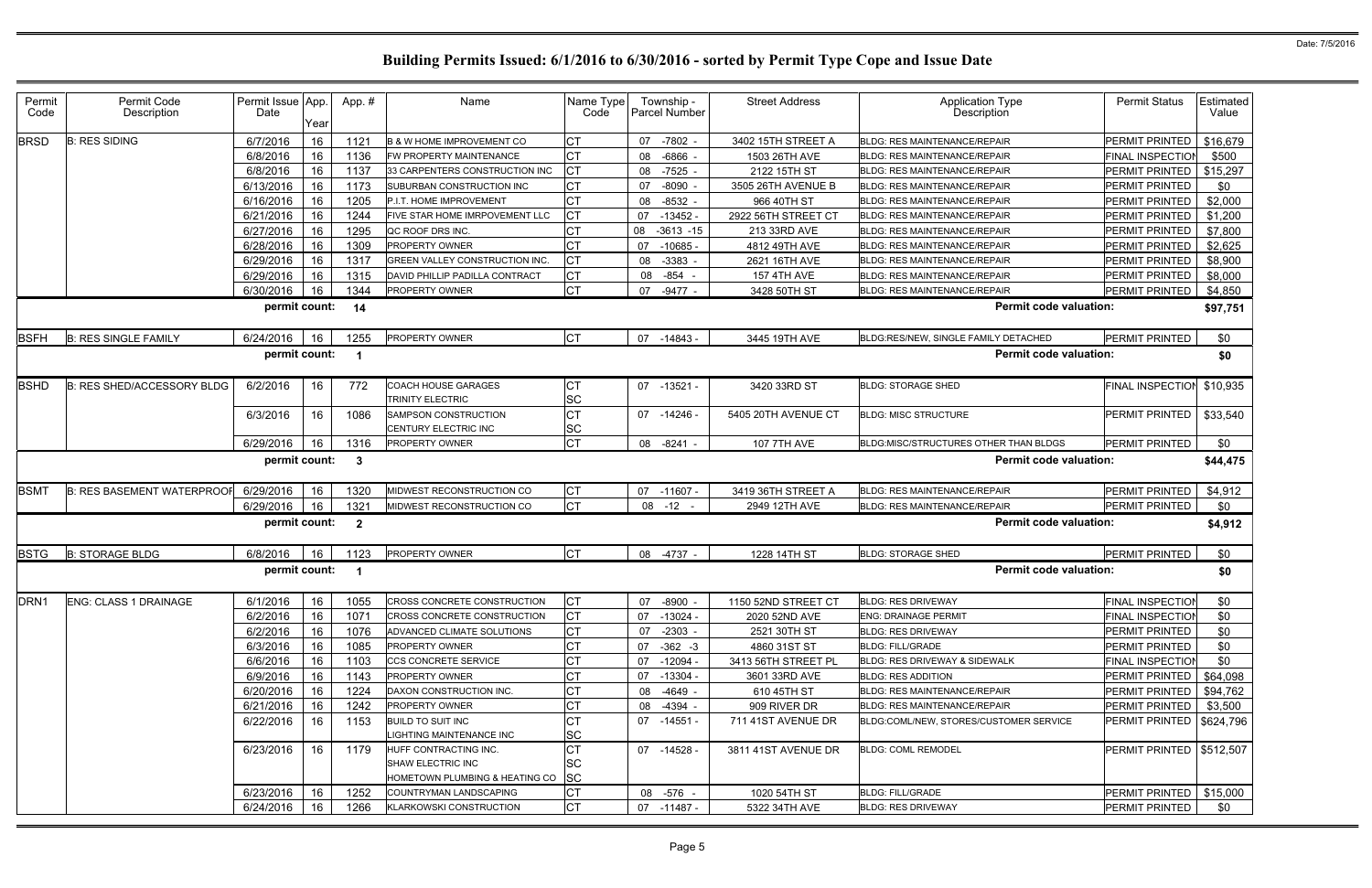| Permit<br>Code   | Permit Code<br>Description   | Permit Issue App.<br>Date | Year | App.#                   | Name                                                   | Name Type<br>Code      | Township -<br><b>Parcel Number</b> | <b>Street Address</b> | <b>Application Type</b><br>Description   | <b>Permit Status</b>       | Estimated<br>Value |
|------------------|------------------------------|---------------------------|------|-------------------------|--------------------------------------------------------|------------------------|------------------------------------|-----------------------|------------------------------------------|----------------------------|--------------------|
| DRN <sub>1</sub> | ENG: CLASS 1 DRAINAGE        | 6/24/2016                 | 16   | 1265                    | <b>COACH HOUSE GARAGES</b>                             | <b>CT</b>              | 07 -1398 -                         | 2442 31ST ST          | <b>BLDG: GARAGES/CARPORTS</b>            | PERMIT PRINTED             | \$15,555           |
|                  |                              | 6/24/2016                 | 16   | 1255                    | PROPERTY OWNER                                         | <b>CT</b>              | 07<br>-14843 -                     | 3445 19TH AVE         | BLDG:RES/NEW, SINGLE FAMILY DETACHED     | PERMIT PRINTED             | \$0                |
|                  |                              | 6/27/2016                 | 16   | 1273                    | <b>GOETZ CONCRETE CONSTRUCTION</b>                     | <b>CT</b>              | 07<br>$-13137 -$                   | 2915 55TH STREET CT   | BLDG: RES DRIVEWAY & SIDEWALK            | <b>FINAL INSPECTIOI</b>    | \$0                |
|                  |                              | 6/27/2016                 | 16   | 1272                    | GOETZ CONCRETE CONSTRUCTION                            | <b>CT</b>              | 07<br>$-13145 -$                   | 2918 55TH STREET CT   | <b>BLDG: RES DRIVEWAY &amp; SIDEWALK</b> | <b>FINAL INSPECTIOI</b>    | \$0                |
|                  |                              | 6/27/2016                 | 16   | 1269                    | COOPMAN TRUCKING & EXCAVATING                          | Iст                    | 80<br>$-4137 -2$                   | 2608 7TH ST           | <b>WRECK: 1 FAMILY HOUSE</b>             | PERMIT PRINTED             | \$0                |
|                  |                              | 6/28/2016                 | 16   | 1303                    | KELLY CONSTRUCTION OF DAV., INC                        | Iст                    | 07<br>$-10633 -$                   | 4724 48TH STREET A    | BLDG: RES DRIVEWAY & SIDEWALK            | PERMIT PRINTED             | \$0                |
|                  |                              | 6/28/2016                 | 16   | 1088                    | BUSH CONSTRUCTION COMPANY INC.                         | <b>CT</b>              | 08 -1115 -                         | 1724 15TH ST          | <b>BLDG: COML ADDITION</b>               | PERMIT PRINTED             | \$539,000          |
|                  |                              |                           |      |                         | TRI-CITY ELECTRIC COMPANY                              | <b>SC</b>              |                                    |                       |                                          |                            |                    |
|                  |                              |                           |      |                         | PETERSEN PLUMBING AND HEATING                          | <b>SC</b>              |                                    |                       |                                          |                            |                    |
|                  |                              | permit count: 19          |      |                         |                                                        |                        |                                    |                       | <b>Permit code valuation:</b>            |                            | \$1,869,218        |
| DRN <sub>2</sub> | ENG: CLASS 2 DRAINAGE        | 6/7/2016                  | 16   | 1045                    | SPECIALTY AUTO INC<br>ROCK RIVER ELECTRIC INC          | <b>CT</b><br><b>SC</b> | 07 -303 -X                         | 4307 61ST STREET DR   | BLDG:MISC/STRUCTURES OTHER THAN BLDGS    | PERMIT PRINTED             | \$335,000          |
|                  |                              | permit count:             |      | $\overline{\mathbf{1}}$ |                                                        |                        |                                    |                       | <b>Permit code valuation:</b>            |                            | \$335,000          |
| <b>EC</b>        | E: COML ELECTRICAL           | 6/1/2016                  | 16   | 1065                    | DAVENPORT ELECTRIC CONTRACT CO                         | $ _{\rm CT}$           | 07 -306                            | 4701 60TH ST          | ELEC: TEMPORARY SERVICE                  | PERMIT PRINTED             | \$0                |
|                  |                              | 6/3/2016                  | 16   | 1089                    | DAVENPORT ELECTRIC CONTRACT CO                         | $ _{\rm CT}$           | $0000 - 7 -$                       | 6002 JOHN DEERE RD    | ELEC: TEMPORARY SERVICE                  | FINAL INSPECTION           | \$0                |
|                  |                              | 6/3/2016                  | 16   | 1088                    | <b>BUSH CONSTRUCTION COMPANY INC.</b>                  | <b>CT</b>              | $08 - 1115 -$                      | 1724 15TH ST          | <b>BLDG: COML ADDITION</b>               | PERMIT PRINTED             | \$539,000          |
|                  |                              |                           |      |                         | TRI-CITY ELECTRIC COMPANY                              | <b>SC</b>              |                                    |                       |                                          |                            |                    |
|                  |                              |                           |      |                         | PETERSEN PLUMBING AND HEATING                          | <b>SC</b>              |                                    |                       |                                          |                            |                    |
|                  |                              | 6/7/2016                  | 16   | 1110                    | S.G. BUILDER LTD                                       | <b>CT</b>              | 07 -39 -A                          | 2110 53RD ST          | <b>BLDG: RES MAINTENANCE/REPAIR</b>      | <b>FINAL INSPECTIOI</b>    | \$4,700            |
|                  |                              |                           |      |                         | <b>TRINITY ELECTRIC</b>                                | <b>SC</b>              |                                    |                       |                                          |                            |                    |
|                  |                              | 6/15/2016                 | 16   | 1177                    | <b>EAST MOLINE GLASS</b>                               | <b>CT</b>              | 07 -12706 -                        | 2180 53RD ST          | <b>BLDG: COML REMODEL</b>                | PERMIT PRINTED   \$125,000 |                    |
|                  |                              |                           |      |                         | CARDINAL ELECTRIC COMPANY                              | <b>SC</b>              |                                    |                       |                                          |                            |                    |
|                  |                              | 6/16/2016                 | 16   | 1209                    | <b>DEMARLIE MAINTENANCE</b><br>ROCK RIVER ELECTRIC INC | <b>SC</b><br><b>CT</b> | 08<br>$-3807 -4$                   | 2951 RIVER DR         | ELEC: COMMERCIAL, NEW                    | <b>PERMIT PRINTED</b>      | \$0                |
|                  |                              | 6/16/2016                 | 16   | 1196                    | TRI-CITY ELECTRIC COMPANY                              | <b>CT</b>              | 99 -9999                           | 5204 AIRPORT RD       | ELEC: COMMERCIAL, NEW                    | PERMIT PRINTED             | \$0                |
|                  |                              | 6/20/2016                 | 16   | 1074                    | <b>JKD INVESTMENTS</b>                                 | <b>CT</b>              | 08 -4560 -                         | 1922 7TH ST           | <b>BLDG: COML REMODEL</b>                | PERMIT PRINTED             | \$42,800           |
|                  |                              |                           |      |                         | SUMMIT ELECTRIC LLC                                    | <b>SC</b>              |                                    |                       |                                          |                            |                    |
|                  |                              | 6/21/2016                 | 16   | 1243                    | PIKUZA ELECTRIC INC                                    | <b>CT</b>              | 07<br>$-227 - A$                   | 3561 41ST ST          | ELEC: SERVICE                            | PERMIT PRINTED             | \$0                |
|                  |                              | 6/24/2016                 | 16   | 1263                    | LIGHTING MAINTENANCE INC                               | Iст                    | 08<br>$-2446 -$                    | 1701 1ST AVE          | ELEC: WIRING, MISC                       | PERMIT PRINTED             | \$0                |
|                  |                              | 6/24/2016                 | 16   | 1264                    | DAVENPORT ELECTRIC CONTRACT CO                         | <b>ICT</b>             | 12 -999999-                        | 4929 73RD AVE         | ELEC: COMMERCIAL, NEW                    | PERMIT PRINTED             | \$0                |
|                  |                              | 6/27/2016                 | 16   | 1179                    | HUFF CONTRACTING INC.                                  | СT                     | 07 -14528 -                        | 3811 41ST AVENUE DR   | <b>BLDG: COML REMODEL</b>                | PERMIT PRINTED             | \$512,507          |
|                  |                              |                           |      |                         | <b>SHAW ELECTRIC INC</b>                               | <b>SC</b>              |                                    |                       |                                          |                            |                    |
|                  |                              |                           |      |                         | HOMETOWN PLUMBING & HEATING CO                         | <b>SC</b>              |                                    |                       |                                          |                            |                    |
|                  |                              | 6/27/2016                 | 16   | 1153                    | <b>BUILD TO SUIT INC</b>                               | <b>CT</b>              | 07 -14551 -                        | 711 41ST AVENUE DR    | BLDG:COML/NEW, STORES/CUSTOMER SERVICE   | PERMIT PRINTED   \$624,796 |                    |
|                  |                              |                           |      |                         | LIGHTING MAINTENANCE INC                               | <b>SC</b>              |                                    |                       |                                          |                            |                    |
|                  |                              | 6/27/2016                 | 16   | 1045                    | SPECIALTY AUTO INC                                     | <b>CT</b><br><b>SC</b> | 07 -303 -X                         | 4307 61ST STREET DR   | BLDG:MISC/STRUCTURES OTHER THAN BLDGS    | PERMIT PRINTED   \$335,000 |                    |
|                  |                              | permit count: 14          |      |                         | ROCK RIVER ELECTRIC INC                                |                        |                                    |                       | <b>Permit code valuation:</b>            |                            | \$2,183,803        |
| ECM6             | E: COML ELCT MTR RECNCT (6 M | 6/27/2016                 | 16   | 1270                    | AMERICAN ELECTRIC INC                                  | <b>CT</b>              | 07 -9011 -                         | 3740 19TH AVE         | ELCT: ELCT MTR RECONNCT AFTER 6 MONTHS   | PERMIT PRINTED             | \$0                |
|                  |                              | permit count:             |      | $\overline{\mathbf{1}}$ |                                                        |                        |                                    |                       | <b>Permit code valuation:</b>            |                            | \$0                |
|                  |                              |                           |      |                         |                                                        |                        |                                    |                       |                                          |                            |                    |
| <b>ENA</b>       | <b>B: RES SIDEWALK</b>       | 6/6/2016                  | 16   | 1103                    | <b>CCS CONCRETE SERVICE</b>                            | <b>CT</b>              | 07 -12094 -                        | 3413 56TH STREET PL   | BLDG: RES DRIVEWAY & SIDEWALK            | PERMIT PRINTED             | \$0                |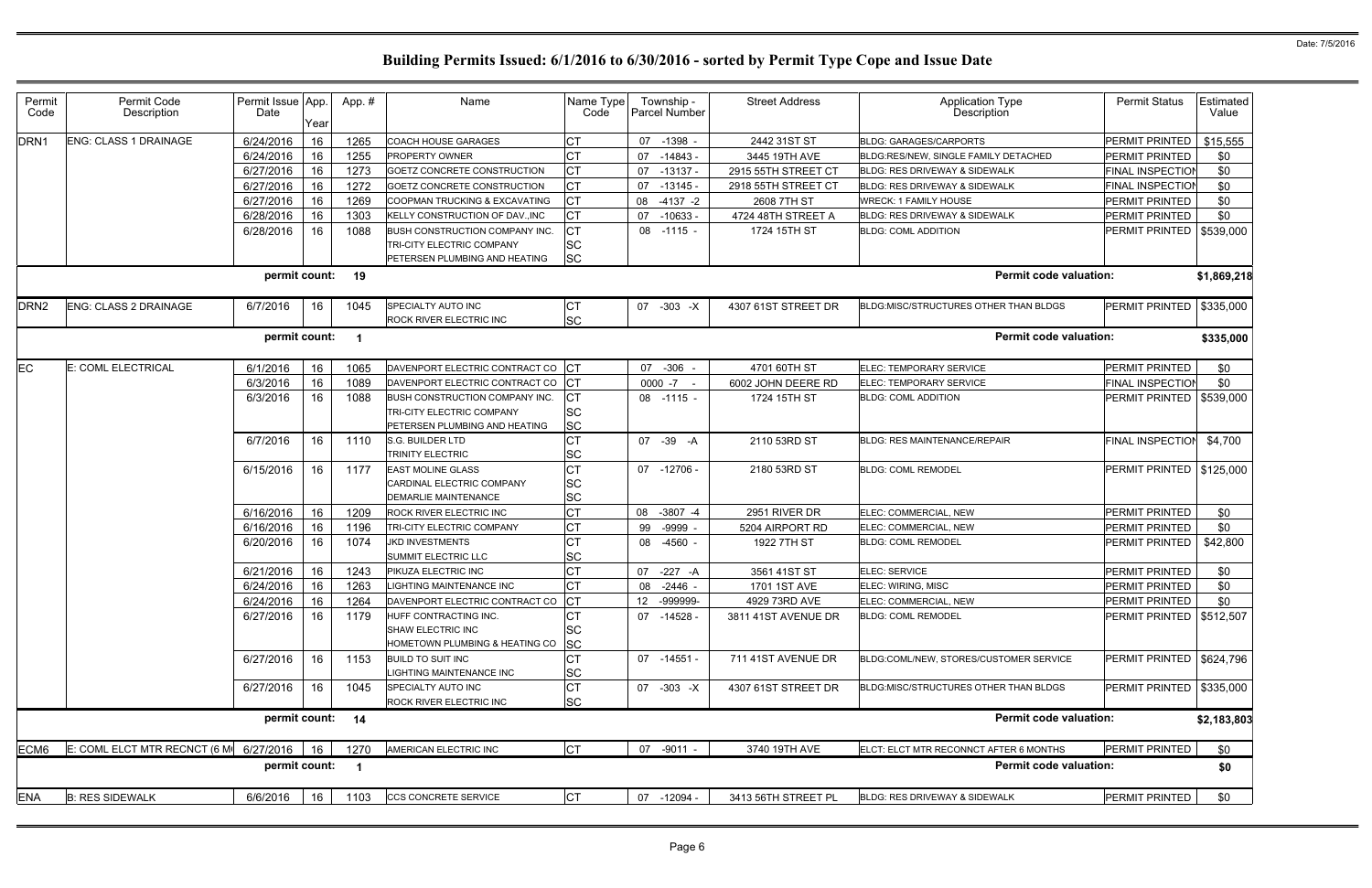| Permit<br>Code | Permit Code<br>Description | Permit Issue App.<br>Date | Year | App.#                   | Name                                                                                            | Name Type<br>Code             | Township -<br>Parcel Number | <b>Street Address</b> | <b>Application Type</b><br>Description   | <b>Permit Status</b>    | Estimated<br>Value |
|----------------|----------------------------|---------------------------|------|-------------------------|-------------------------------------------------------------------------------------------------|-------------------------------|-----------------------------|-----------------------|------------------------------------------|-------------------------|--------------------|
| <b>ENA</b>     | <b>B: RES SIDEWALK</b>     | 6/27/2016                 | 16   | 1273                    | GOETZ CONCRETE CONSTRUCTION                                                                     | Iст                           | 07<br>$-13137 -$            | 2915 55TH STREET CT   | BLDG: RES DRIVEWAY & SIDEWALK            | PERMIT PRINTED          | \$0                |
|                |                            | 6/27/2016                 | 16   | 1272                    | GOETZ CONCRETE CONSTRUCTION                                                                     | Iст                           | $-13145$<br>07              | 2918 55TH STREET CT   | <b>BLDG: RES DRIVEWAY &amp; SIDEWALK</b> | PERMIT PRINTED          | \$0                |
|                |                            | 6/28/2016                 | 16   | 1303                    | KELLY CONSTRUCTION OF DAV., INC                                                                 | <b>CT</b>                     | 07<br>$-10633 -$            | 4724 48TH STREET A    | <b>BLDG: RES DRIVEWAY &amp; SIDEWALK</b> | PERMIT PRINTED          | \$0                |
|                |                            | permit count:             |      | -4                      |                                                                                                 |                               |                             |                       | <b>Permit code valuation:</b>            |                         | \$0                |
| <b>ENB</b>     | <b>B: RES DRIVEWAY</b>     | 6/1/2016                  | 16   | 1055                    | CROSS CONCRETE CONSTRUCTION                                                                     | <b>ICT</b>                    | 07<br>$-8900$               | 1150 52ND STREET CT   | <b>BLDG: RES DRIVEWAY</b>                | <b>PERMIT PRINTED</b>   | \$0                |
|                |                            | 6/2/2016                  | 16   | 1076                    | ADVANCED CLIMATE SOLUTIONS                                                                      | <b>CT</b>                     | $-2303$<br>07               | 2521 30TH ST          | <b>BLDG: RES DRIVEWAY</b>                | PERMIT PRINTED          | \$0                |
|                |                            | 6/6/2016                  | 16   | 1103                    | CCS CONCRETE SERVICE                                                                            | <b>CT</b>                     | 07<br>$-12094$              | 3413 56TH STREET PL   | BLDG: RES DRIVEWAY & SIDEWALK            | PERMIT PRINTED          | \$0                |
|                |                            | 6/6/2016                  | 16   | 1102                    | EMERY CONSTRUCTION GROUP, INC                                                                   | Iст                           | $-12971$<br>07              | 3904 16TH AVE         | <b>BLDG: RES DRIVEWAY</b>                | PERMIT PRINTED          | \$0                |
|                |                            | 6/7/2016                  | 16   | 1131                    | K.J.D CONCRETE                                                                                  | СT                            | 07<br>$-6542$ -             | 1207 39TH ST          | <b>BLDG: RES DRIVEWAY</b>                | PERMIT PRINTED          | \$0                |
|                |                            | 6/24/2016                 | 16   | 1266                    | <b>KLARKOWSKI CONSTRUCTION</b>                                                                  | <b>CT</b>                     | 07<br>$-11487$              | 5322 34TH AVE         | <b>BLDG: RES DRIVEWAY</b>                | PERMIT PRINTED          | \$0                |
|                |                            | 6/27/2016                 | 16   | 1273                    | GOETZ CONCRETE CONSTRUCTION                                                                     | Iст                           | 07<br>$-13137$              | 2915 55TH STREET CT   | BLDG: RES DRIVEWAY & SIDEWALK            | PERMIT PRINTED          | \$0                |
|                |                            | 6/27/2016                 | 16   | 1272                    | GOETZ CONCRETE CONSTRUCTION                                                                     | Iст                           | $-13145$<br>07              | 2918 55TH STREET CT   | BLDG: RES DRIVEWAY & SIDEWALK            | PERMIT PRINTED          | \$0                |
|                |                            | 6/28/2016                 | 16   | 1303                    | KELLY CONSTRUCTION OF DAV., INC                                                                 | Iст                           | 07<br>-10633 -              | 4724 48TH STREET A    | BLDG: RES DRIVEWAY & SIDEWALK            | PERMIT PRINTED          | \$0                |
|                |                            | permit count:             |      | 9                       |                                                                                                 |                               |                             |                       | <b>Permit code valuation:</b>            |                         | \$0                |
| <b>ENC</b>     | <b>B: COML SIDEWALK</b>    | 6/28/2016                 | 16   | 1313                    | <b>REEN CONSTRUCTION</b>                                                                        | Iст                           | 07<br>$-13426$              | 2101 47TH ST          | <b>BLDG: COML DRIVEWAY</b>               | PERMIT PRINTED          | \$0                |
|                |                            | 6/28/2016                 | 16   | 1312                    | <b>REEN CONSTRUCTION</b>                                                                        | Iст                           | $-13429$<br>07              | 2121 47TH ST          | <b>BLDG: COML DRIVEWAY</b>               | PERMIT PRINTED          | \$0                |
|                |                            | permit count:             |      | $\overline{\mathbf{2}}$ |                                                                                                 |                               |                             |                       | <b>Permit code valuation:</b>            |                         | \$0                |
| <b>END</b>     | <b>B: COML DRIVEWAY</b>    | 6/28/2016                 | 16   | 1313                    | <b>REEN CONSTRUCTION</b>                                                                        | Iст                           | 07<br>$-13426$              | 2101 47TH ST          | <b>BLDG: COML DRIVEWAY</b>               | PERMIT PRINTED          | \$0                |
|                |                            | 6/28/2016                 | 16   | 1312                    | <b>REEN CONSTRUCTION</b>                                                                        | lст                           | 07<br>$-13429$              | 2121 47TH ST          | <b>BLDG: COML DRIVEWAY</b>               | PERMIT PRINTED          | \$0                |
|                |                            | permit count:             |      | $\overline{2}$          |                                                                                                 |                               |                             |                       | <b>Permit code valuation:</b>            |                         | \$0                |
| <b>ER</b>      | E: RES ELECTRICAL          | 6/1/2016                  | 16   | 1064                    | <b>PROPERTY OWNER</b>                                                                           | Iст                           | 07<br>$-1937 -$             | 2385 28TH ST          | ELEC: SERVICE                            | PERMIT PRINTED          | \$0                |
|                |                            | 6/1/2016                  | 16   | 952                     | TAYMAK CONSTRUCTION                                                                             |                               | 08<br>$-3404 - 15$          | 2112 4TH ST           | BLDG: RES MAINTENANCE/REPAIR             | <b>FINAL INSPECTIOI</b> | \$5,600            |
|                |                            | 6/2/2016                  | 16   | 1080                    | <b>ELITE ELECTRIC</b>                                                                           | СT                            | $-5566$ -<br>08             | 1134 4TH AVE          | ELEC: SERVICE                            | PERMIT PRINTED          | \$0                |
|                |                            | 6/3/2016                  | 16   | 1087                    | ELECTRIC DOCTOR SERVICE LLC                                                                     | <b>CT</b>                     | 08<br>$-5173$ -             | 1138 14TH ST          | ELEC: SERVICE                            | PERMIT PRINTED          | \$0                |
|                |                            | 6/7/2016                  | 16   | 1069                    | BUREAU CO. POOL BUILDERS, INC<br>ADVANTAGE ELCTRL SERVICES INC<br>ADVANTAGE ELCTRL SERVICES INC | Iст<br><b>SC</b><br><b>SC</b> | 07<br>-14246 -              | 5405 20TH AVENUE CT   | <b>BLDG: SWIMMING POOL</b>               | PERMIT PRINTED          | \$0                |
|                |                            | 6/8/2016                  | 16   | 1134                    | QUAD CITY ELECTRIC SERVICE                                                                      | Iст                           | $-5292 -$<br>08             | 726 3RD ST            | ELEC: SERVICE                            | PERMIT PRINTED          | \$0                |
|                |                            | 6/14/2016                 | 16   | 366                     | <b>BLAZE RESTORATION INC</b><br>AMERICAN ELECTRIC INC                                           | Iст<br><b>SC</b>              | 07 -12645 -                 | 3622 75TH ST          | <b>BLDG: RES MAINTENANCE/REPAIR</b>      | PERMIT PRINTED          | \$47,000           |
|                |                            | 6/14/2016                 | 16   | 1174                    | PROPERTY OWNER                                                                                  | Iст                           | 07<br>-2429 -               | 2126 44TH ST          | ELEC: SERVICE                            | <b>FINAL INSPECTIOI</b> | \$0                |
|                |                            | 6/16/2016                 | 16   | 1200                    | <b>ROCK RIVER ELECTRIC INC</b>                                                                  | <b>CT</b>                     | 07<br>$-1850 -$             | 3139 18TH AVE         | <b>ELEC: SERVICE</b>                     | PERMIT PRINTED          | \$0                |
|                |                            | 6/20/2016                 | 16   | 1063                    | <b>JUST QUALITY CARPENTRY</b>                                                                   | Iст                           | 07 -12139 -                 | 3135 45TH ST          | <b>BLDG: RES REMODEL</b>                 | PERMIT PRINTED          | \$26,000           |
|                |                            |                           |      |                         | ULTIMATE ELECTRIC UNLIMITED<br>J.L. BRADY COMPANY                                               | <b>SC</b><br><b>SC</b>        |                             |                       |                                          |                         |                    |
|                |                            | 6/20/2016                 | 16   | 1228                    | ELECTRIC DOCTOR SERVICE LLC                                                                     | <b>CT</b>                     | 08 -220 -17                 | 3215 6TH ST           | ELEC: SERVICE                            | <b>FINAL INSPECTIOI</b> | \$0                |
|                |                            | 6/22/2016                 | 16   | 1086                    | <b>SAMPSON CONSTRUCTION</b><br>CENTURY ELECTRIC INC                                             | Iст<br><b>SC</b>              | 07 -14246 -                 | 5405 20TH AVENUE CT   | <b>BLDG: MISC STRUCTURE</b>              | PERMIT PRINTED          | \$33,540           |
|                |                            | 6/23/2016                 | 16   | 714                     | ADDITIONAL DESIGN & BUILD<br>ULTIMATE ELECTRIC UNLIMITED<br>KALE HEATING & AC                   | Iст<br><b>SC</b><br><b>SC</b> | 08 -1372 -                  | 2115 9TH AVE          | <b>BLDG: RES ADDITION</b>                | PERMIT PRINTED          | \$50,290           |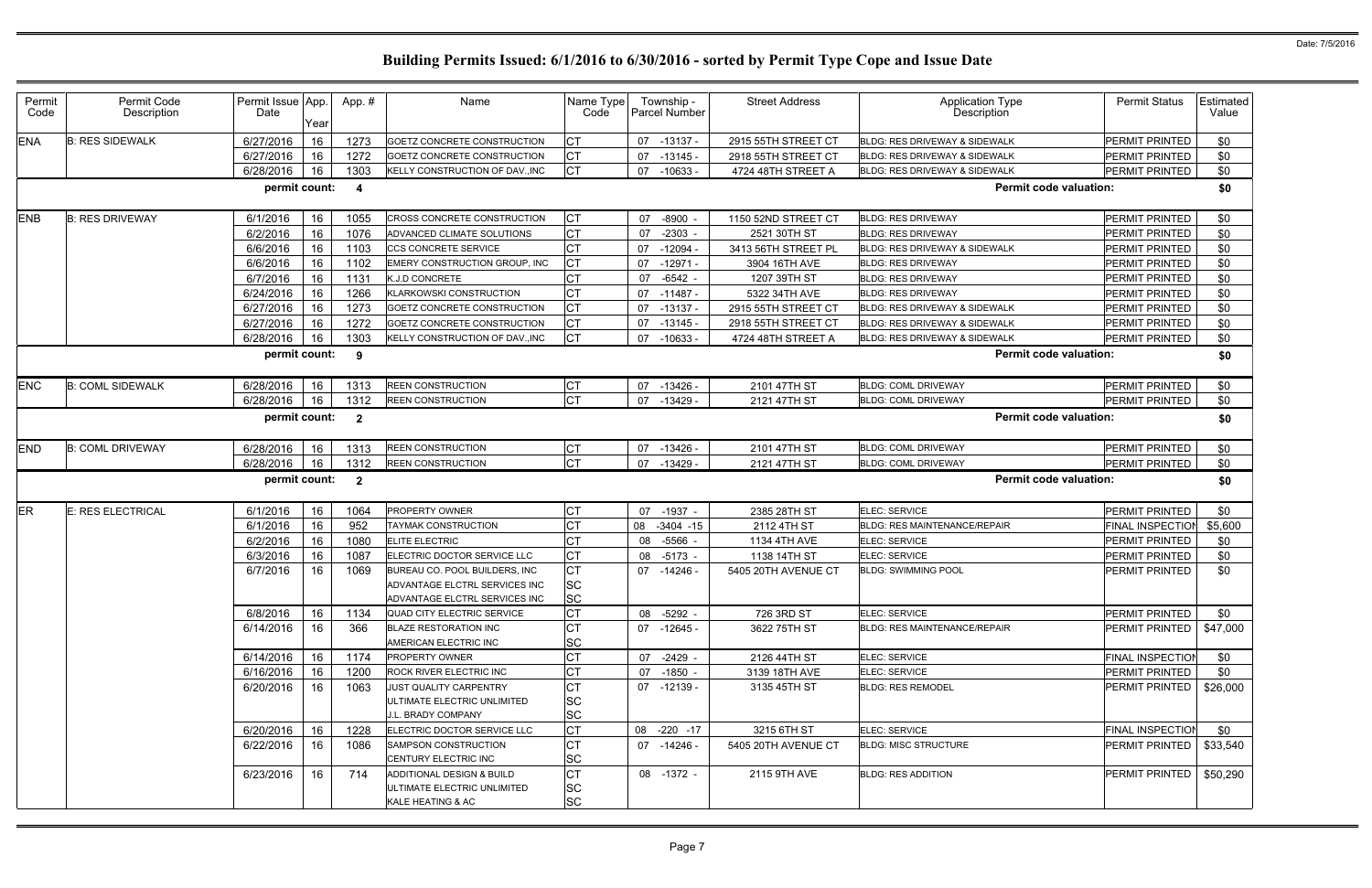| Permit<br>Code | Permit Code<br>Description    | Permit Issue App.<br>Date | Year | App. #                  | Name                                                | Name Type<br>Code      | Township -<br><b>Parcel Number</b> | <b>Street Address</b> | <b>Application Type</b><br>Description | <b>Permit Status</b>    | Estimated<br>Value |
|----------------|-------------------------------|---------------------------|------|-------------------------|-----------------------------------------------------|------------------------|------------------------------------|-----------------------|----------------------------------------|-------------------------|--------------------|
| ER             | E: RES ELECTRICAL             | 6/24/2016                 | 16   | 772                     | COACH HOUSE GARAGES<br>TRINITY ELECTRIC             | <b>CT</b><br><b>SC</b> | 07 -13521 -                        | 3420 33RD ST          | <b>BLDG: STORAGE SHED</b>              | PERMIT PRINTED          | \$10,935           |
|                |                               | 6/28/2016                 | 16   | 1308                    | MAHIEU ELECTRIC CO INC                              | <b>CT</b>              | 08 -3113 -                         | 205 18TH AVE          | ELEC: RESIDENTIAL, NEW                 | PERMIT PRINTED          | \$0                |
|                |                               | 6/30/2016                 | 16   | 1332                    | <b>&amp; L ELECTRIC INC</b>                         | <b>CT</b>              | 07 -7647 -                         | 2511 23RD AVENUE CT   | <b>ELEC: REPAIR</b>                    | PERMIT PRINTED          | \$0                |
|                |                               | 6/30/2016                 | 16   | 1333                    | <b>&amp; L ELECTRIC INC</b>                         | <b>CT</b>              | 08<br>$-1266$ .                    | 1524 7TH AVE          | <b>ELEC: REPAIR</b>                    | PERMIT PRINTED          | \$0                |
|                |                               | permit count:             |      | 17                      |                                                     |                        |                                    |                       | <b>Permit code valuation:</b>          |                         | \$173,365          |
| ERM6           | E: RES ELCT MTR RECNCT (6 MO) | 6/3/2016                  | 16   | 1082                    | <b>PROPERTY OWNER</b>                               | <b>CT</b>              | 07<br>$-1302$                      | 2341 33RD ST          | ELCT: ELCT MTR RECONNCT AFTER 6 MONTHS | <b>FINAL INSPECTIOI</b> | \$0                |
|                |                               | 6/14/2016                 | 16   | 1178                    | TRINITY ELECTRIC                                    | <b>CT</b>              | 08<br>$-5317 - C$                  | 736 14TH ST           | ELCT: ELCT MTR RECONNCT AFTER 6 MONTHS | PERMIT PRINTED          | \$0                |
|                |                               | 6/16/2016                 | 16   | 1199                    | <b>ROCK RIVER ELECTRIC INC</b>                      | <b>CT</b>              | 07 -1850 -                         | 3139 18TH AVE         | ELCT: ELCT MTR RECONNCT AFTER 6 MONTHS | <b>PERMIT PRINTED</b>   | \$0                |
|                |                               | permit count:             |      | $\mathbf{3}$            |                                                     |                        |                                    |                       | <b>Permit code valuation:</b>          |                         | \$0                |
| EXC1           | ENG: EZ CLASS 1 DRAINAGE      | 6/20/2016                 | 16   | 1214                    | VALLEY CONSTRUCTION COMPANY                         | <b>CT</b>              | 08 -3404 -54                       | 2021 RIVER DR         | WRECK: ALL OTHER BUILDINGS/STRUCTURES  | <b>FINAL INSPECTIOI</b> | \$0                |
|                |                               | permit count:             |      | $\overline{\mathbf{1}}$ |                                                     |                        |                                    |                       | <b>Permit code valuation:</b>          |                         | \$0                |
| EZC            | E: EZ/COML, ELECTRICAL        | 6/8/2016                  | 16   | 1135                    | ADVANTAGE ELCTRL SERVICES INC                       | <b>CT</b>              | 08 -4726 -                         | 5300 RIVER DR         | <b>ELEC: REMODEL</b>                   | PERMIT PRINTED          | \$0                |
|                |                               | permit count:             |      | $\overline{\mathbf{1}}$ |                                                     |                        |                                    |                       | <b>Permit code valuation:</b>          |                         | \$0                |
| <b>MC</b>      | M: COML MECHANICAL            | 6/3/2016                  | 16   | 1091                    | KALE HEATING & AC                                   | <b>CT</b>              | 08 -7287 -                         | 5402 3RD AVE          | HTG: AIR CONDITIONING, REPLACE         | PERMIT PRINTED          | \$0                |
|                |                               | 6/7/2016                  | 16   | 1126                    | KALE HEATING & AC                                   | <b>CT</b>              | $-553 - 2$<br>08                   | 3301 4TH AVE          | HTG: OTHER, INSTALL/REPLACE            | PERMIT PRINTED          | \$0                |
|                |                               | 6/8/2016                  | 16   | 1113                    | CRAWFORD COMPANY                                    | <b>CT</b>              | $-15005$<br>07                     | 5500 46TH AVENUE DR   | HTG: ROOFTOP UNIT, REPLACE             | PERMIT PRINTED          | \$0                |
|                |                               | 6/13/2016                 | 16   | 117                     | <b>BRADY COMPANY, JL</b>                            |                        | $-14033 -$<br>07                   | 525 VALLEY VIEW DR    | HTG: AIR CONDITIONING, REPLACE         | PERMIT PRINTED          | \$0                |
|                |                               | 6/13/2016                 | 16   | 1161                    | DOUG'S HEATING & AIR COND                           | <b>CT</b>              | 08 -1153 -                         | 524 15TH ST           | HTG: BOILER/FURNACE. REPLACE           | <b>PERMIT PRINTED</b>   | \$0                |
|                |                               | 6/20/2016                 | 16   | 1236                    | KALE HEATING & AC                                   | <b>CT</b>              | 07<br>$-11082 -$                   | 3911 16TH ST          | HTG: ROOFTOP UNIT, REPLACE             | PERMIT PRINTED          | \$0                |
|                |                               | 6/21/2016                 | 16   | 1166                    | PRECISION AIR HTG & AC INC                          | <b>CT</b>              | 08<br>$-8163$                      | 2717 11TH AVENUE B    | HTG: AIR CONDITIONING, REPLACE         | PERMIT PRINTED          | \$0                |
|                |                               | 6/27/2016                 | 16   | 1268                    | CRAWFORD HEATING & COOLING                          | <b>CT</b>              | $-4381 - A$<br>08                  | 512 16TH ST           | HTG: AIR CONDITIONING, REPLACE         | PERMIT PRINTED          | \$0                |
|                |                               | permit count:             |      | - 8                     |                                                     |                        |                                    |                       | <b>Permit code valuation:</b>          |                         | \$0                |
| <b>MEZC</b>    | M: EZ/COML, MECHANICAL        | 6/16/2016                 | 16   | 1207                    | <b>TOTAL MAINTENANCE INC</b>                        | СT                     | $07 - 347 - 1$                     | 4500 16TH ST          | HTG: ROOFTOP UNIT, REPLACE             | PERMIT PRINTED          | \$0                |
|                |                               |                           |      |                         | <b>TOTAL MAINTENANCE INC</b>                        | <b>CT</b>              |                                    |                       |                                        |                         |                    |
|                |                               | permit count: 1           |      |                         |                                                     |                        |                                    |                       | <b>Permit code valuation:</b>          |                         | \$0                |
| <b>MEZR</b>    | M: EZ/RES, MECHANICAL         | 6/3/2016                  | 16   | 1090                    | KALE HEATING & AC                                   | <b>CT</b>              | 07 -5728 -                         | 1895 24TH AVENUE CT   | HTG: AIR CONDITIONING, REPLACE         | <b>PERMIT PRINTED</b>   | \$0                |
|                |                               | permit count:             |      | $\overline{\mathbf{1}}$ |                                                     |                        |                                    |                       | <b>Permit code valuation:</b>          |                         | \$0                |
| <b>MR</b>      | M: RES MECHANICAL             | 6/1/2016                  | 16   | 1056                    | KALE HEATING & AC                                   | <b>CT</b>              | 07 -13496 -                        | 4264 22ND AVE         | <b>HTG: AIR CONDITIONING. REPLACE</b>  | PERMIT PRINTED          | \$0                |
|                |                               | 6/1/2016                  | 16   | 1054                    | <b>FREED HEATING &amp; AC</b>                       | <b>CT</b>              | $-183 - 30$<br>08                  | 2321 1ST STREET CT    | HTG: AIR CONDITIONING, REPLACE         | PERMIT PRINTED          | \$0                |
|                |                               | 6/3/2016                  | 16   | 1092                    | KALE HEATING & AC                                   | СT                     | -12240 -<br>07                     | 3208 30TH STREET CT   | HTG: FURNACE/AC, REPLACE               | PERMIT PRINTED          | \$0                |
|                |                               | 6/3/2016                  | 16   | 1094                    | <b>BRADY COMPANY, JL</b>                            |                        | $-3928 -$<br>08                    | 1215 13TH AVE         | HTG: AIR CONDITIONING, REPLACE         | PERMIT PRINTED          | \$0                |
|                |                               | 6/3/2016                  | 16   | 1093                    | BRADY COMPANY, J L                                  | <b>CT</b>              | 08 -504 -                          | 910 37TH ST           | HTG: FURNACE/AC, REPLACE               | PERMIT PRINTED          | \$0                |
|                |                               | 6/3/2016                  | 16   | 1084                    | <b>BITLER HEATING</b>                               | <b>CT</b>              | 08 -6866 -                         | 1503 26TH AVE         | HTG: FURNACE/AC, REPLACE               | <b>FINAL INSPECTIOI</b> | \$0                |
|                |                               | 6/6/2016                  | 16   | 692                     | <b>ERDMAN CONSTRUCTION</b><br><b>ELITE ELECTRIC</b> | <b>CT</b><br><b>SC</b> | $07 - 14813 -$                     | 7316 35TH AVE         | <b>BLDG: RES MAINTENANCE/REPAIR</b>    | PERMIT PRINTED          | \$16,988           |
|                |                               |                           |      |                         | WATSON PLUMBING AND MECHANICAL SC                   |                        |                                    |                       |                                        |                         |                    |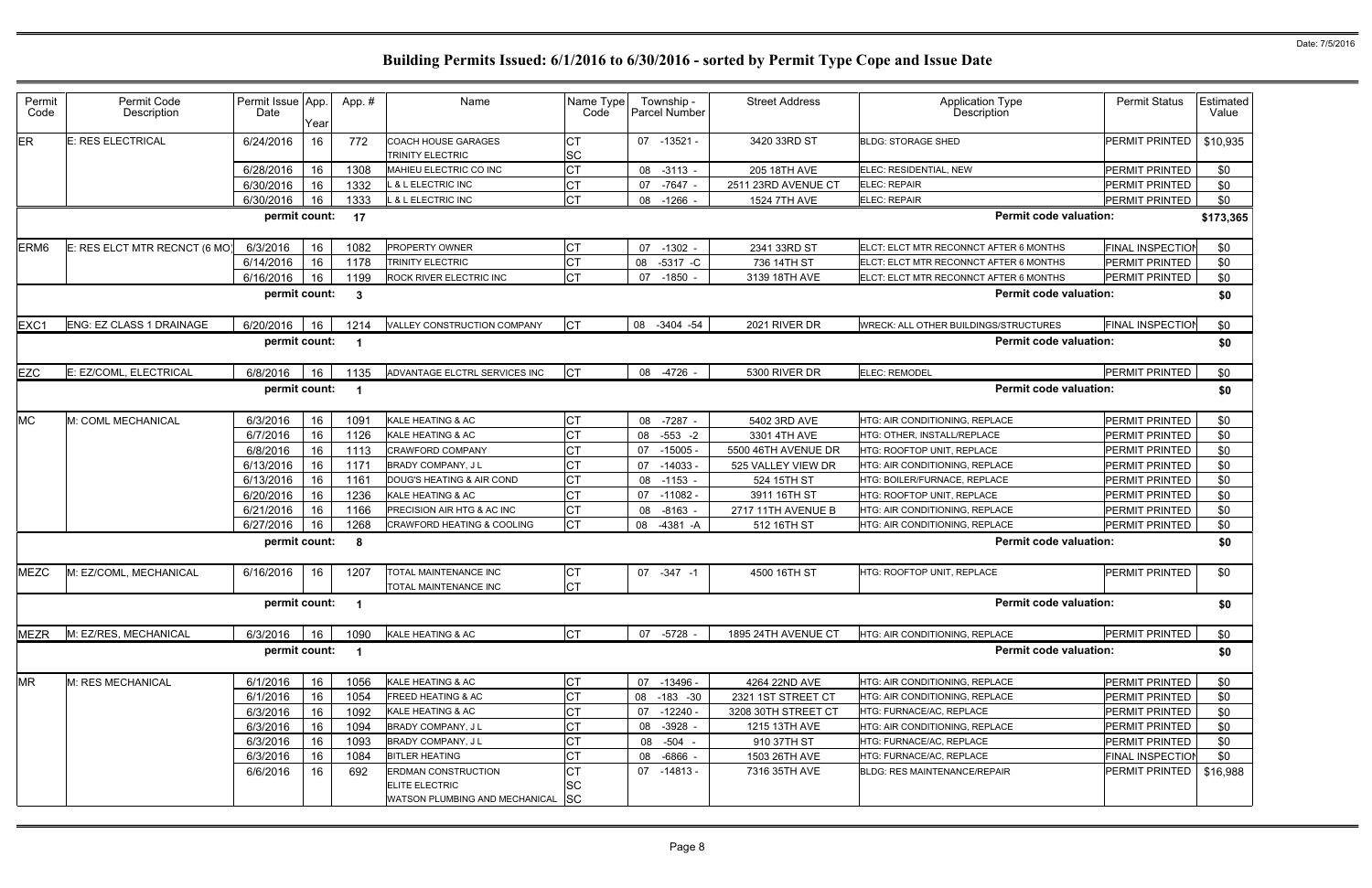| Permit<br>Code | Permit Code<br>Description | Permit Issue App.<br>Date | Year | App.# | Name                                  | Name Type<br>Code | Township -<br><b>Parcel Number</b> | <b>Street Address</b> | <b>Application Type</b><br>Description | <b>Permit Status</b>    | Estimated<br>Value |
|----------------|----------------------------|---------------------------|------|-------|---------------------------------------|-------------------|------------------------------------|-----------------------|----------------------------------------|-------------------------|--------------------|
| <b>MR</b>      | M: RES MECHANICAL          | 6/6/2016                  | 16   | 692   | WATSON PLUMBING AND MECHANICAL        | <b>SC</b>         | -14813 -<br>07                     | 7316 35TH AVE         | <b>BLDG: RES MAINTENANCE/REPAIR</b>    | PERMIT PRINTED          | \$16,988           |
|                |                            | 6/7/2016                  | 16   | 1130  | TOTAL MAINTENANCE INC                 | <b>CT</b>         | 07<br>-11230 -                     | 4816 52ND AVE         | HTG: AIR CONDITIONING. REPLACE         | PERMIT PRINTED          | \$0                |
|                |                            | 6/7/2016                  | 16   | 1127  | FREED HEATING & AC                    | <b>CT</b>         | $-2027$ -<br>08                    | 1610 18TH STREET A    | HTG: AIR CONDITIONING, REPLACE         | PERMIT PRINTED          | \$0                |
|                |                            | 6/7/2016                  | 16   | 1129  | FAMILY HEATING & COOLING              | <b>CT</b>         | 08<br>$-3811$ -                    | 1611 20TH AVE         | HTG: AIR CONDITIONING, REPLACE         | PERMIT PRINTED          | \$0                |
|                |                            | 6/7/2016                  | 16   | 1125  | KALE HEATING & AC                     | СT                | 08<br>$-8614 - 4$                  | 3124 11TH AVE         | HTG: AIR CONDITIONING, REPLACE         | PERMIT PRINTED          | \$0                |
|                |                            | 6/7/2016                  | 16   | 1124  | <b>FREED HEATING &amp; AC</b>         | СT                | -8691<br>08                        | 712 22ND AVENUE CT    | HTG: AIR CONDITIONING, REPLACE         | PERMIT PRINTED          | \$0                |
|                |                            | 6/7/2016                  | 16   | 1128  | FREED HEATING & AC                    | СT                | 08 -9163 -                         | 714 43RD ST           | HTG: FURNACE/AC, REPLACE               | PERMIT PRINTED          | \$0                |
|                |                            | 6/9/2016                  | 16   | 1141  | <b>SCHEBLER COMPANY</b>               | СT                | $-9515 -$<br>07                    | 3419 49TH ST          | HTG: FURNACE/AC, REPLACE               | PERMIT PRINTED          | \$0                |
|                |                            | 6/10/2016                 | 16   | 1152  | FREED HEATING & AC                    | СT                | 08<br>$-183 - 7$                   | 2404 1ST STREET CT    | HTG: AIR CONDITIONING, REPLACE         | PERMIT PRINTED          | \$0                |
|                |                            | 6/10/2016                 | 16   | 1149  | BK HEATING & AIR CONDITIONING         | <b>CT</b>         | $-4580$<br>08                      | 813 21ST AVE          | HTG: AIR CONDITIONING, REPLACE         | PERMIT PRINTED          | \$0                |
|                |                            | 6/10/2016                 | 16   | 1150  | KALE HEATING & AC                     | <b>CT</b>         | 08<br>-9003 -                      | 101 24TH AVENUE CT    | HTG: FURNACE/AC, REPLACE               | PERMIT PRINTED          | \$0                |
|                |                            | 6/13/2016                 | 16   | 1169  | <b>BRADY COMPANY, JL</b>              | СT                | 07<br>-11847 -                     | 2815 36TH ST          | HTG: AIR CONDITIONING, REPLACE         | PERMIT PRINTED          | \$0                |
|                |                            | 6/13/2016                 | 16   | 1164  | BRADY COMPANY, JL                     | СT                | 07<br>$-13608 - 2$                 | 3728 53RD ST          | HTG: FURNACE/AC, REPLACE               | PERMIT PRINTED          | \$0                |
|                |                            | 6/13/2016                 | 16   | 1162  | BRADY COMPANY, JL                     |                   | 07 -1747 -                         | 1900 33RD ST          | HTG: FURNACE/AC, REPLACE               | PERMIT PRINTED          | \$0                |
|                |                            | 6/13/2016                 | 16   | 1157  | KALE HEATING & AC                     |                   | 07 -1749 -                         | 1852 33RD ST          | HTG: AIR CONDITIONING, REPLACE         | PERMIT PRINTED          | \$0                |
|                |                            | 6/13/2016                 | 16   | 1168  | BRADY COMPANY, J L                    |                   | 07<br>-5818 -                      | 4504 21ST AVE         | HTG: FURNACE/AC, REPLACE               | PERMIT PRINTED          | \$0                |
|                |                            | 6/13/2016                 | 16   | 1156  | KALE HEATING & AC                     | СT                | $-8274$ -<br>07                    | 1522 36TH AVE         | HTG: FURNACE/AC, REPLACE               | PERMIT PRINTED          | \$0                |
|                |                            | 6/13/2016                 | 16   | 1158  | <b>BRADY COMPANY, JL</b>              | СT                | 07<br>-9739 -                      | 4406 49TH ST          | HTG: FURNACE/AC, REPLACE               | PERMIT PRINTED          | \$0                |
|                |                            | 6/13/2016                 | 16   | 1163  | BRADY COMPANY, J L                    | СT                | $-2901$<br>08                      | 2428 5TH AVE          | HTG: BOILER/FURNACE, REPLACE           | PERMIT PRINTED          | \$0                |
|                |                            | 6/13/2016                 | 16   | 1170  | <b>BRADY COMPANY, JL</b>              | C <sub>1</sub>    | 08<br>$-4391 - 1$                  | 1321 33RD AVE         | HTG: AIR CONDITIONING, REPLACE         | PERMIT PRINTED          | \$0                |
|                |                            | 6/16/2016                 | 16   | 1204  | BK HEATING & AIR CONDITIONING         | <b>CT</b>         | 07<br>-11424 -                     | 5611 34TH AVE         | HTG: AIR CONDITIONING, INSTALL         | PERMIT PRINTED          | \$0                |
|                |                            | 6/16/2016                 | 16   | 1194  | <b>BRADY COMPANY, JL</b>              | <b>CT</b>         | 07<br>$-1325$ .                    | 2381 32ND ST          | HTG: FURNACE/AC, REPLACE               | PERMIT PRINTED          | \$0                |
|                |                            | 6/16/2016                 | 16   | 1159  | <b>CRAWFORD HEATING &amp; COOLING</b> | <b>CT</b>         | 07<br>-13366 -                     | 3 WILDWOOD DR         | HTG: AIR CONDITIONING, REPLACE         | PERMIT PRINTED          | \$0                |
|                |                            | 6/16/2016                 | 16   | 1206  | CRAWFORD HEATING & COOLING            | <b>CT</b>         | $-9527 -$<br>07                    | 3513 49TH ST          | HTG: FURNACE/AC, REPLACE               | PERMIT PRINTED          | \$0                |
|                |                            | 6/16/2016                 | 16   | 1165  | CRAWFORD HEATING & COOLING            | <b>CT</b>         | 08<br>-4137 -35                    | 2611 9TH ST           | HTG: FURNACE/AC, REPLACE               | PERMIT PRINTED          | \$0                |
|                |                            | 6/20/2016                 | 16   | 1233  | KALE HEATING & AC                     | <b>CT</b>         | 07<br>-13995 -                     | 3622 72ND ST          | HTG: FURNACE/AC, REPLACE               | PERMIT PRINTED          | \$0                |
|                |                            | 6/20/2016                 | 16   | 1234  | BRADY COMPANY, J L                    |                   | 08<br>$-4630 - 11$                 | 4820 6TH AVENUE DR    | HTG: FURNACE/AC, REPLACE               | PERMIT PRINTED          | \$0                |
|                |                            | 6/20/2016                 | 16   | 1235  | BRADY COMPANY, J L                    | <b>CT</b>         | 08<br>$-6461 - 20$                 | 3307 15TH STREET A    | HTG: AIR CONDITIONING, REPLACE         | PERMIT PRINTED          | \$0                |
|                |                            | 6/21/2016                 | 16   | 1245  | SKELTON CONTRACTING                   | <b>CT</b>         | 07<br>-12139 -                     | 3135 45TH ST          | HTG: OTHER, INSTALL/REPLACE            | PERMIT PRINTED          | \$0                |
|                |                            | 6/21/2016                 | 16   | 1238  | <b>FREED HEATING &amp; AC</b>         |                   | $-12554$<br>07                     | 3001 29TH ST          | HTG: AIR CONDITIONING, REPLACE         | PERMIT PRINTED          | \$0                |
|                |                            | 6/21/2016 16              |      | 1240  | PRECISION AIR HTG & AC INC            | $\cap$ T<br>◡     | 07 -12694 -                        | 3611 34TH ST          | HTG: AIR CONDITIONING, REPLACE         | PERMIT PRINTED          | \$0                |
|                |                            | 6/22/2016                 | 16   | 1248  | KLAUER HEATING & AC LTD               | СT                | 07 -13739 -                        | 1725 30TH AVENUE DR   | HTG: FURNACE/AC, REPLACE               | PERMIT PRINTED          | \$0                |
|                |                            | 6/23/2016                 | 16   | 1259  | TOTAL MAINTENANCE INC                 | СT                | 07 -11229 -                        | 4820 52ND AVE         | HTG: AIR CONDITIONING, REPLACE         | PERMIT PRINTED          | \$0                |
|                |                            | 6/23/2016                 | 16   | 1250  | KLAUER HEATING & AC LTD               | <b>CT</b>         | 07 -12223 -                        | 3529 56TH STREET CT   | HTG: FURNACE/AC, REPLACE               | <b>FINAL INSPECTION</b> | \$0                |
|                |                            | 6/23/2016                 | 16   | 1249  | KLAUER HEATING & AC LTD               | <b>CT</b>         | 07 -14007 -                        | 7104 36TH AVENUE A CT | HTG: FURNACE/AC, REPLACE               | <b>PERMIT PRINTED</b>   | \$0                |
|                |                            | 6/23/2016                 | 16   | 1260  | <b>CRAWFORD HEATING &amp; COOLING</b> | <b>CT</b>         | 08 -4785 -                         | 1105 8TH ST           | HTG: FURNACE/AC, REPLACE               | PERMIT PRINTED          | \$0                |
|                |                            | 6/27/2016                 | 16   | 1292  | PRECISION AIR HTG & AC INC            | <b>CT</b>         | 07<br>-13184 -7                    | 5904 36TH AVENUE CT   | HTG: FURNACE/AC, REPLACE               | PERMIT PRINTED          | \$0                |
|                |                            | 6/27/2016                 | 16   | 1287  | GABRILSON HEATING & AC                | <b>CT</b>         | 07<br>-14342 -8                    | 1633 53RD ST          | HTG: FURNACE/AC, REPLACE               | PERMIT PRINTED          | \$0                |
|                |                            | 6/27/2016                 | 16   | 1288  | KALE HEATING & AC                     |                   | 08 -3105 -                         | 321 18TH AVE          | HTG: FURNACE/AC, REPLACE               | PERMIT PRINTED          | \$0                |
|                |                            | 6/27/2016                 | 16   | 1289  | KALE HEATING & AC                     | СT                | 08 -4446 -                         | 328 14TH AVE          | HTG: AIR CONDITIONING, REPLACE         | PERMIT PRINTED          | \$0                |
|                |                            | 6/27/2016                 | 16   | 1284  | KALE HEATING & AC                     | <b>CT</b>         | 08 -6328 -                         | 926 24TH ST           | HTG: FURNACE/AC, REPLACE               | PERMIT PRINTED          | \$0                |
|                |                            | 6/27/2016                 | 16   | 1293  | BRADY COMPANY, J L                    | СT                | 08 -7183 -                         | 1845 8TH ST           | HTG: AIR CONDITIONING, REPLACE         | PERMIT PRINTED          | \$0                |
|                |                            | 6/27/2016                 | 16   | 1286  | <b>GABRILSON HEATING &amp; AC</b>     | <b>CT</b>         | 08 -7600 -                         | 1624 17TH AVE         | HTG: BOILER/FURNACE, REPLACE           | PERMIT PRINTED          | \$0                |
|                |                            | 6/27/2016                 | 16   | 1291  | FREED HEATING & AC                    | <b>CT</b>         | 08 -9247 -                         | 1033 51ST ST          | HTG: AIR CONDITIONING, REPLACE         | PERMIT PRINTED          | \$0                |
|                |                            | 6/29/2016                 | 16   | 1324  | KALE HEATING & AC                     | <b>CT</b>         | 07 -12222 -                        | 3525 56TH STREET CT   | HTG: FURNACE/AC, REPLACE               | PERMIT PRINTED          | \$0                |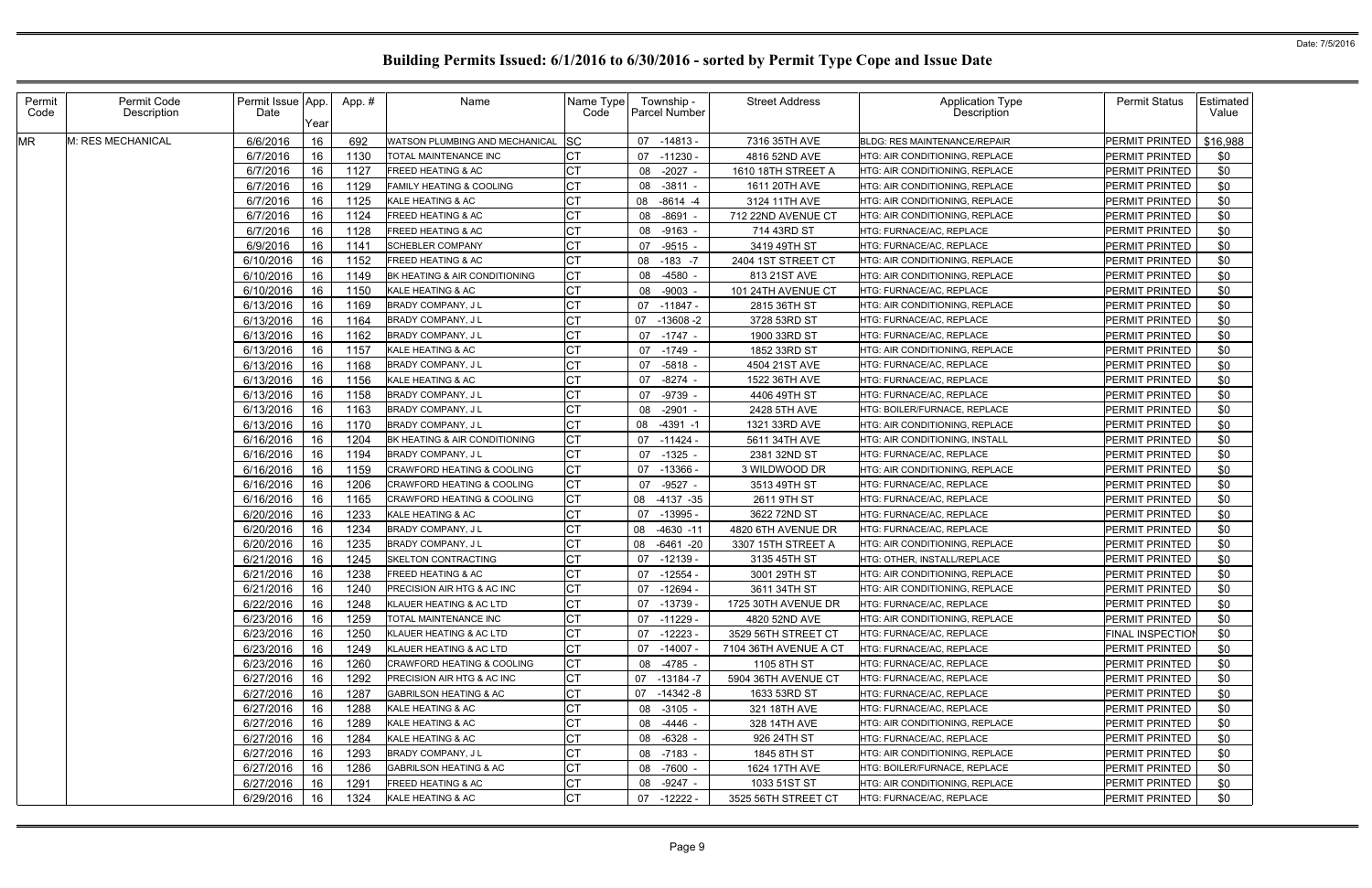| Permit<br>Code | Permit Code<br>Description   | Permit Issue App.<br>Date | Year | App. #                  | Name                                                                                         | Name Type<br>Code            | Township -<br><b>Parcel Number</b> | <b>Street Address</b> | <b>Application Type</b><br>Description                                  | <b>Permit Status</b>       | Estimated<br>Value |  |
|----------------|------------------------------|---------------------------|------|-------------------------|----------------------------------------------------------------------------------------------|------------------------------|------------------------------------|-----------------------|-------------------------------------------------------------------------|----------------------------|--------------------|--|
| MR             | M: RES MECHANICAL            | 6/30/2016                 | 16   | 1343                    | <b>B &amp; W TIN SHOP</b>                                                                    | <b>CT</b>                    | $-12971$<br>07                     | 3904 16TH AVE         | HTG: OTHER, INSTALL/REPLACE                                             | PERMIT PRINTED             | \$0                |  |
|                |                              | permit count:             |      | 52                      |                                                                                              |                              |                                    |                       | <b>Permit code valuation:</b>                                           |                            | \$16,988           |  |
| PC             | P: COML PLUMBING             | 6/10/2016                 | 16   | 188                     | TOUM PLUMBING                                                                                | <b>CT</b>                    | 08<br>$-5506$                      | 1515 5TH AVE          | PLBG: INSTALLATION, COMMERCIAL                                          | PERMIT PRINTED             | \$0                |  |
|                |                              | 6/15/2016                 | 16   | 545                     | CRAWFORD COMPANY                                                                             |                              | $-2863$<br>08                      | 609 22ND ST           | PLBG: INSTALLATION, COMMERCIAL                                          | <b>PERMIT PRINTED</b>      | \$0                |  |
|                |                              | 6/16/2016                 | 16   | 1177                    | <b>EAST MOLINE GLASS</b><br>CARDINAL ELECTRIC COMPANY<br>DEMARLIE MAINTENANCE                | <b>CT</b><br>SC<br><b>SC</b> | 07 -12706 -                        | 2180 53RD ST          | <b>BLDG: COML REMODEL</b>                                               | PERMIT PRINTED             | \$125,000          |  |
|                |                              | 6/27/2016                 | 16   | 1153                    | <b>BUILD TO SUIT INC</b><br>IGHTING MAINTENANCE INC                                          | СT<br><b>SC</b>              | $07 - 14551$                       | 711 41ST AVENUE DR    | BLDG:COML/NEW, STORES/CUSTOMER SERVICE                                  | PERMIT PRINTED   \$624,796 |                    |  |
|                |                              | 6/27/2016                 | 16   | 1290                    | <b>ERICKSON PLUMBING</b>                                                                     | <b>CT</b>                    | $-247 -$<br>07                     | 3520 53RD ST          | PLBG: WATER SERVICE REPAIR                                              | <b>FINAL INSPECTION</b>    | \$0                |  |
|                |                              | 6/30/2016                 | 16   | 1088                    | BUSH CONSTRUCTION COMPANY INC.<br>TRI-CITY ELECTRIC COMPANY<br>PETERSEN PLUMBING AND HEATING | СT<br><b>SC</b><br><b>SC</b> | 08 -1115 -                         | 1724 15TH ST          | <b>BLDG: COML ADDITION</b>                                              | PERMIT PRINTED             | \$539,000          |  |
|                |                              | permit count:             |      | -6                      |                                                                                              |                              |                                    |                       | <b>Permit code valuation:</b>                                           |                            | \$1,288,796        |  |
| PCM6           | P: COML GAS MTR RECONCT (6 M | 6/23/2016                 | 16   | 1237                    | HOMETOWN PLUMBING AND HEATING                                                                | <b>ICT</b>                   | 08 -7806 -                         | 1811 15TH STREET PL   | <b>FINAL INSPECTIO</b><br>\$0<br>PLBG: GAS MTR RECONNECT AFTER 6 MONTHS |                            |                    |  |
|                |                              | permit count:             |      | - 1                     |                                                                                              |                              |                                    |                       | <b>Permit code valuation:</b>                                           |                            | \$0                |  |
| PCR6           | P: RES GAS MTR RECONCT (6 MO | 6/3/2016                  | 16   | 1083                    | <b>BITLER HEATING</b>                                                                        | <b>CT</b>                    | 08<br>-6866                        | 1503 26TH AVE         | HTG: GAS MTR RECONNECT AFTER 6 MONTHS                                   | <b>FINAL INSPECTIOI</b>    | \$0                |  |
|                |                              | 6/16/2016                 | 16   | 1197                    | <b>BAGBY PLUMBING SERVICE</b>                                                                | <b>CT</b>                    | $-1302$<br>07                      | 2341 33RD ST          | PLBG: GAS MTR RECONNECT AFTER 6 MONTHS                                  | FINAL INSPECTIOI           | \$0                |  |
|                |                              | 6/22/2016                 | 16   | 1247                    | <b>BITLER HEATING</b>                                                                        | CT                           | $-6608$<br>08                      | 1180 31ST ST          | PLBG: GAS MTR RECONNECT AFTER 6 MONTHS                                  | PERMIT PRINTED             | \$0                |  |
|                |                              | 6/29/2016                 | 16   | 1326                    | PETERSEN PLUMBING AND HEATING                                                                | lст                          | $-9011 -$<br>07                    | 3740 19TH AVE         | PLBG: GAS MTR RECONNECT AFTER 6 MONTHS                                  | PERMIT PRINTED             | \$0                |  |
|                |                              | permit count:             |      | $\overline{4}$          |                                                                                              |                              |                                    |                       | <b>Permit code valuation:</b>                                           |                            | \$0                |  |
| <b>PCTY</b>    | P: IN-HOUSE PLBG REPAIRS     | 6/9/2016                  | 16   | 1142                    | NORTHWEST MECHANICAL                                                                         | <b>CT</b>                    | 07<br>$-12537$                     | 1724 46TH ST          | PLBG: IN-HOUSE REPAIRS                                                  | FINAL INSPECTIO            | \$0                |  |
|                |                              | 6/10/2016                 | 16   | 1151                    | <b>NIRTH</b>                                                                                 | <b>CT</b>                    | 07<br>$-12645$                     | 3622 75TH ST          | PLBG: IN-HOUSE REPAIRS                                                  | PERMIT PRINTED             | \$0                |  |
|                |                              | 6/20/2016                 | 16   | 1227                    | NORTHWEST MECHANICAL                                                                         | <b>CT</b>                    | $-8633$<br>08                      | 924 34TH ST           | PLBG: IN-HOUSE REPAIRS                                                  | <b>FINAL INSPECTION</b>    | \$0                |  |
|                |                              | 6/27/2016                 | 16   | 1294                    | J.L. BRADY COMPANY                                                                           | <b>CT</b>                    | $-9215$<br>08                      | 2131 1ST STREET A     | PLBG: IN-HOUSE REPAIRS                                                  | PERMIT PRINTED             | \$0                |  |
|                |                              | permit count:             |      | -4                      |                                                                                              |                              |                                    |                       | <b>Permit code valuation:</b>                                           |                            | \$0                |  |
| <b>PCWS</b>    | P: CITY WATER/SEWER          | 6/6/2016                  | 16   | 1108                    | <b>BLONDELL PLUMBING SERVICES</b>                                                            | <b>CT</b>                    | 08 -682 -                          | 1171 26TH ST          | PLBG: SEWER REPAIR                                                      | PERMIT PRINTED             | \$0                |  |
|                |                              | 6/23/2016                 | 16   | 1257                    | <b>BLONDELL PLUMBING SERVICES</b>                                                            | <b>CT</b>                    | 08<br>$-7690$                      | 1118 16TH AVE         | PLBG: SEWER REPAIR                                                      | <b>FINAL INSPECTIOI</b>    | \$0                |  |
|                |                              | 6/23/2016                 | 16   | 1256                    | <b>BLONDELL PLUMBING SERVICES</b>                                                            | <b>CT</b>                    | 08<br>$-8036$                      | 1143 16TH AVE         | PLBG: SEWER REPAIR                                                      | <b>FINAL INSPECTIOI</b>    | \$0                |  |
|                |                              | permit count:             |      | $\mathbf{3}$            |                                                                                              |                              |                                    |                       | <b>Permit code valuation:</b>                                           |                            | \$0                |  |
| PDC            | P: COML DISCONNECT SWR/WTR   | 6/15/2016                 | 16   | 1193                    | CRAWFORD COMPANY                                                                             | Iст                          | 08<br>$-3404 -54$                  | 2021 RIVER DR         | PLBG: DISCONNECT WATER & SEWER SERVICE                                  | <b>FINAL INSPECTIOI</b>    | \$0                |  |
|                |                              | 6/15/2016                 | 16   | 1182                    | COOPMAN TRUCKING & EXCAVATING                                                                | <b>ICT</b>                   | 08<br>$-4137 -2$                   | 2608 7TH ST           | <b>WRECK: GARAGE/CARPORT</b>                                            | <b>FINAL INSPECTION</b>    | \$0                |  |
|                |                              | permit count:             |      | $\overline{\mathbf{2}}$ |                                                                                              |                              |                                    |                       | <b>Permit code valuation:</b>                                           |                            | \$0                |  |
| <b>PDR</b>     | P: RES DISCONNECT SWR/WTR S  | 6/22/2016                 | 16   | 1160                    | LENNY DESANTIAGO PLUMBING                                                                    | <b>CT</b>                    | 08 -2673 -                         | 230 49TH ST           | PLBG: DISCONNECT WATER & SEWER SERVICE                                  | <b>FINAL INSPECTIO</b>     | \$0                |  |
|                |                              | permit count:             |      | $\overline{\mathbf{1}}$ |                                                                                              |                              |                                    |                       | <b>Permit code valuation:</b>                                           |                            | \$0                |  |
| <b>PEZC</b>    | P: EZ/COML, PLUMBING         | 6/9/2016                  | 16   | 171                     | BEELER CONSTRUCTION, INC                                                                     | <b>CT</b>                    | 07 -347 -1                         | 4500 C 16TH ST        | BLDG: COML MAINTENANCE/REPAIR                                           | FINAL INSPECTION \$382,500 |                    |  |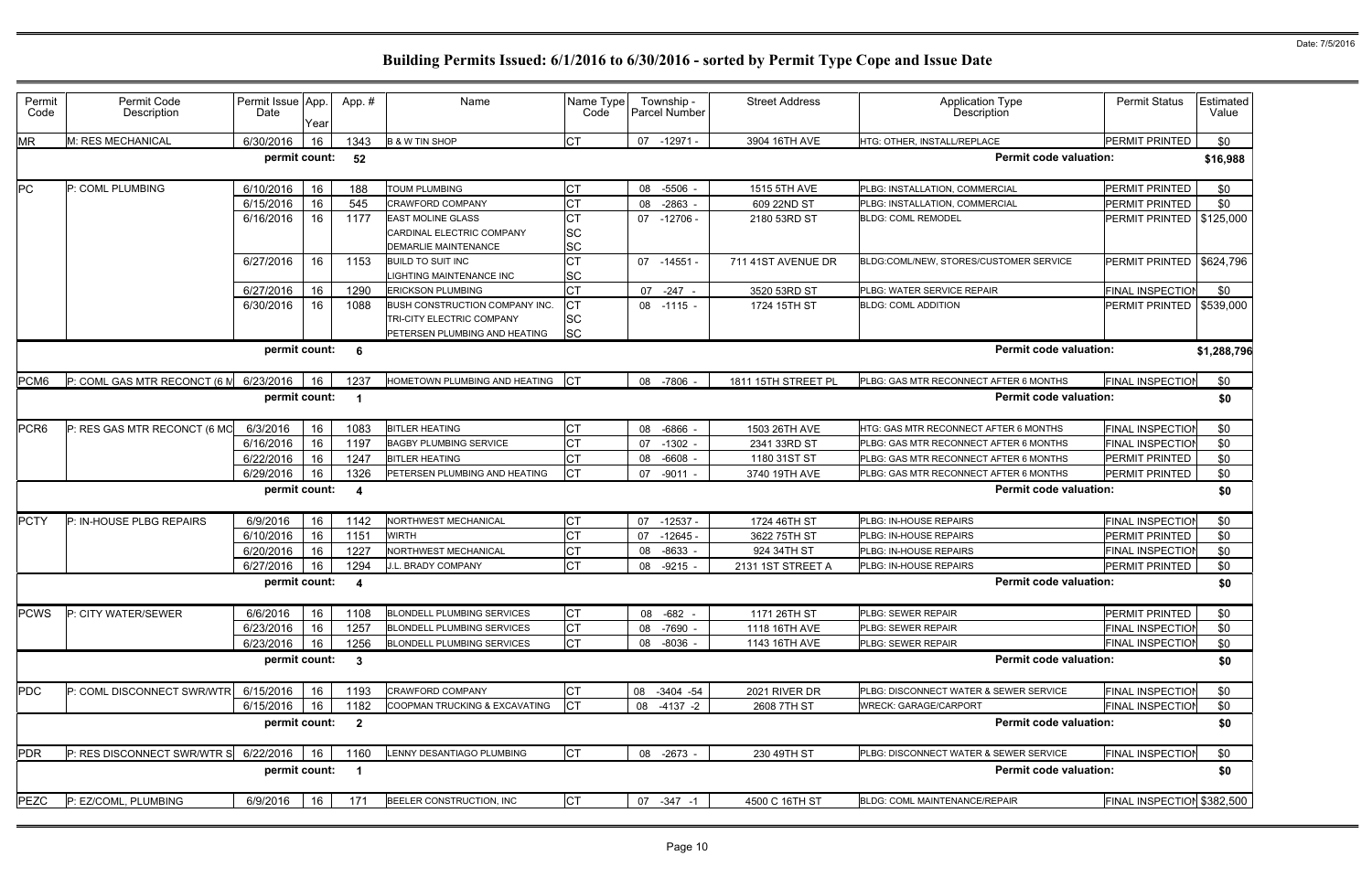| Permit<br>Code | Permit Code<br>Description | Permit Issue App.<br>Date | Year | App.#                   | Name                                                                                                             | Name Type  <br>Code                       | Township -<br><b>Parcel Number</b> | <b>Street Address</b>        | <b>Application Type</b><br>Description                             | <b>Permit Status</b>             | Estimated<br>Value |
|----------------|----------------------------|---------------------------|------|-------------------------|------------------------------------------------------------------------------------------------------------------|-------------------------------------------|------------------------------------|------------------------------|--------------------------------------------------------------------|----------------------------------|--------------------|
| <b>PEZC</b>    | EZ/COML, PLUMBING          | 6/9/2016                  | 16   | 171                     | TRI-CITY ELECTRIC COMPANY<br>PETERSEN PLUMBING AND HEATING                                                       | <b>SC</b><br><b>SC</b>                    | $07 - 347 - 1$                     | 4500 C 16TH ST               | <b>BLDG: COML MAINTENANCE/REPAIR</b>                               | FINAL INSPECTION \$382,500       |                    |
|                |                            | permit count:             |      | $\blacksquare$          |                                                                                                                  |                                           |                                    |                              | <b>Permit code valuation:</b>                                      |                                  | \$382,500          |
| PEZR           | P: EZ/RES, PLUMBING        | 6/9/2016                  | 16   | 1038                    | <b>BM BAGBY INC</b><br>DEMARLIE MAINTENANCE                                                                      | СT<br>SC                                  | 08 -9348 -                         | 734 6TH AVENUE CT            | BLDG:RES/NEW, 3-4 FAMILY DWELLING                                  | PERMIT PRINTED                   | \$250,000          |
|                |                            | permit count:             |      | - 1                     |                                                                                                                  |                                           |                                    |                              | <b>Permit code valuation:</b>                                      |                                  | \$250,000          |
| <b>PGAS</b>    | P: COML GAS PIPING         | 6/27/2016                 | 16   | 1285                    | HOMETOWN PLUMBING AND HEATING                                                                                    |                                           | 08 -7806                           | 1811 15TH STREET PL          | <b>PLBG: GAS PIPING</b>                                            | PERMIT PRINTED                   | \$0                |
|                |                            | permit count:             |      | $\overline{\mathbf{1}}$ |                                                                                                                  |                                           |                                    |                              | <b>Permit code valuation:</b>                                      |                                  | \$0                |
| <b>PR</b>      | P: RES PLUMBING            | 6/3/2016                  | 16   | 1100                    | NORTHWEST MECHANICAL                                                                                             | <b>CT</b>                                 | 07<br>$-10806$ -                   | 4820 47TH ST                 | PLBG: INSTALLATION, RESIDENTIAL                                    | <b>FINAL INSPECTIO</b>           | \$0                |
|                |                            | 6/3/2016                  | 16   | 1099                    | <b>NORTHWEST MECHANICAL</b>                                                                                      | <b>CT</b>                                 | $-6581$<br>07                      | 3660 15TH AVENUE CT          | PLBG: INSTALLATION, RESIDENTIAL                                    | <b>FINAL INSPECTION</b>          | \$0                |
|                |                            | 6/6/2016                  | 16   | 692                     | ERDMAN CONSTRUCTION<br>ELITE ELECTRIC<br>WATSON PLUMBING AND MECHANICAL<br><b>NATSON PLUMBING AND MECHANICAL</b> | <b>CT</b><br>SC<br><b>SC</b><br><b>SC</b> | 07 -14813 -                        | 7316 35TH AVE                | <b>BLDG: RES MAINTENANCE/REPAIR</b>                                | PERMIT PRINTED                   | \$16,988           |
|                |                            | 6/20/2016                 | 16   | 1216                    | DEMARLIE MAINTENANCE                                                                                             | СT                                        | $-6244$ -<br>08                    | 421 45TH ST                  | PLBG: SEWER SERVICE REPLACEMENT                                    | <b>FINAL INSPECTIOI</b>          | \$0                |
|                |                            | 6/22/2016                 | 16   | 1063                    | JUST QUALITY CARPENTRY<br>JLTIMATE ELECTRIC UNLIMITED<br>J.L. BRADY COMPANY                                      | <b>CT</b><br><b>SC</b><br>SC              | 07 -12139 -                        | 3135 45TH ST                 | <b>BLDG: RES REMODEL</b>                                           | PERMIT PRINTED                   | \$26,000           |
|                |                            | 6/22/2016                 | 16   | 1223                    | WERNER RESTORATION SVCS INC<br>PETERSEN PLUMBING AND HEATING                                                     | <b>CT</b><br><b>SC</b>                    | 08 -2906 -                         | 2414 5TH AVE                 | <b>BLDG: RES REMODEL</b>                                           | PERMIT PRINTED                   | \$24,358           |
|                |                            | 6/27/2016                 | 16   | 1283                    | <b>BLONDELL PLUMBING SERVICES</b>                                                                                | <b>CT</b>                                 | $-7359$<br>08                      | 617 24TH AVE                 | PLBG: WATER SERVICE REPLACEMENT                                    | PERMIT PRINTED                   | \$0                |
|                |                            | 6/27/2016                 | 16   | 1282                    | <b>BLONDELL PLUMBING SERVICES</b>                                                                                | <b>CT</b>                                 | $-7361 -$<br>08                    | 611 24TH AVE                 | PLBG: WATER SERVICE REPLACEMENT                                    | PERMIT PRINTED                   | \$0                |
|                |                            | 6/27/2016                 | 16   | 1281                    | <b>BLONDELL PLUMBING SERVICES</b>                                                                                | <b>CT</b>                                 | 08 -7362 -                         | 605 24TH AVE                 | PLBG: WATER SERVICE REPLACEMENT                                    | PERMIT PRINTED                   | \$0                |
|                |                            | 6/27/2016                 | 16   | 1274                    | <b>BLONDELL PLUMBING SERVICES</b>                                                                                | <b>CT</b>                                 | $-7749$<br>08                      | 556 24TH AVE                 | PLBG: WATER SERVICE REPLACEMENT                                    | PERMIT PRINTED                   | \$0                |
|                |                            | 6/27/2016                 | 16   | 1275                    | <b>BLONDELL PLUMBING SERVICES</b>                                                                                | <b>CT</b>                                 | 08<br>-7750 -                      | 552 24TH AVE                 | PLBG: WATER SERVICE REPLACEMENT                                    | PERMIT PRINTED                   | \$0                |
|                |                            | 6/27/2016                 | 16   | 1276                    | <b>BLONDELL PLUMBING SERVICES</b>                                                                                | <b>CT</b><br><b>CT</b>                    | -7751<br>08                        | 544 24TH AVE<br>540 24TH AVE | PLBG: WATER SERVICE REPLACEMENT                                    | PERMIT PRINTED                   | \$0<br>\$0         |
|                |                            | 6/27/2016<br>6/27/2016 16 | 16   | 1277<br>1278            | <b>BLONDELL PLUMBING SERVICES</b><br><b>BLONDELL PLUMBING SERVICES</b>                                           | СT                                        | 08 -7752 -<br>08 -7753             | 536 24TH AVE                 | PLBG: WATER SERVICE REPLACEMENT<br>PLBG: WATER SERVICE REPLACEMENT | PERMIT PRINTED<br>PERMIT PRINTED | \$0                |
|                |                            | 6/27/2016                 | 16   | 1279                    | <b>BLONDELL PLUMBING SERVICES</b>                                                                                | <b>CT</b>                                 | 08 -7754 -                         | 532 24TH AVE                 | PLBG: WATER SERVICE REPLACEMENT                                    | PERMIT PRINTED                   | \$0                |
|                |                            | 6/27/2016                 | 16   | 1280                    | <b>BLONDELL PLUMBING SERVICES</b>                                                                                | <b>CT</b>                                 | 08 -7755 -                         | 522 24TH AVE                 | PLBG: WATER SERVICE REPLACEMENT                                    | PERMIT PRINTED                   | \$0                |
|                |                            | permit count: 16          |      |                         |                                                                                                                  |                                           |                                    |                              | <b>Permit code valuation:</b>                                      |                                  | \$67,346           |
| PRI            | P: RES PLBG INVESTIGATION  | 6/2/2016                  | 16   | 1073                    | PROPERTY OWNER                                                                                                   | <b>CT</b>                                 | 07 -2384 -                         | 3929 32ND AVE                | <b>INVESTIGATION</b>                                               | FINAL INSPECTIOI                 | \$0                |
|                |                            | permit count:             |      | $\blacksquare$          |                                                                                                                  |                                           |                                    |                              | <b>Permit code valuation:</b>                                      |                                  | \$0                |
| <b>PRWH</b>    | P: RES WATER HEATER        | 6/3/2016                  | 16   | 1097                    | <b>BLONDELL PLUMBING SERVICES</b>                                                                                | <b>CT</b>                                 | $-13572 - 11$<br>07                | 22 THORNWOOD CT              | PLBG: WATER HEATER                                                 | PERMIT PRINTED                   | \$0                |
|                |                            | 6/3/2016                  | 16   | 1095                    | <b>BLONDELL PLUMBING SERVICES</b>                                                                                | <b>CT</b>                                 | 08 -3071 -                         | 1415 28TH AVE                | PLBG: WATER HEATER                                                 | PERMIT PRINTED                   | \$0                |
|                |                            | 6/8/2016                  | 16   | 1139                    | PETERSEN PLUMBING AND HEATING                                                                                    | <b>CT</b>                                 | 08 -6866 -                         | 1503 26TH AVE                | PLBG: WATER HEATER                                                 | <b>FINAL INSPECTIOI</b>          | \$0                |
|                |                            | 6/13/2016                 | 16   | 1167                    | A+ PLUMBING                                                                                                      | <b>CT</b>                                 | 08 -2708 -                         | 430 51ST ST                  | PLBG: WATER HEATER                                                 | PERMIT PRINTED                   | \$0                |
|                |                            | 6/15/2016                 | 16   | 1188                    | <b>BLONDELL PLUMBING SERVICES</b>                                                                                | <b>CT</b>                                 | 08 -1087 -                         | 438 21ST AVE                 | PLBG: WATER HEATER                                                 | PERMIT PRINTED                   | \$0                |
|                |                            | 6/15/2016                 | 16   | 1189                    | <b>BLONDELL PLUMBING SERVICES</b>                                                                                | <b>CT</b>                                 | 08 -8873 -                         | 2918 2ND ST                  | PLBG: WATER HEATER                                                 | PERMIT PRINTED                   | \$0                |
|                |                            | 6/16/2016                 | 16   | 1201                    | PETERSEN PLUMBING AND HEATING                                                                                    | <b>CT</b>                                 | -SM -11624                         | 3702 ASSOC. 37TH AVE         | PLBG: WATER HEATER                                                 | PERMIT PRINTED                   | \$0                |